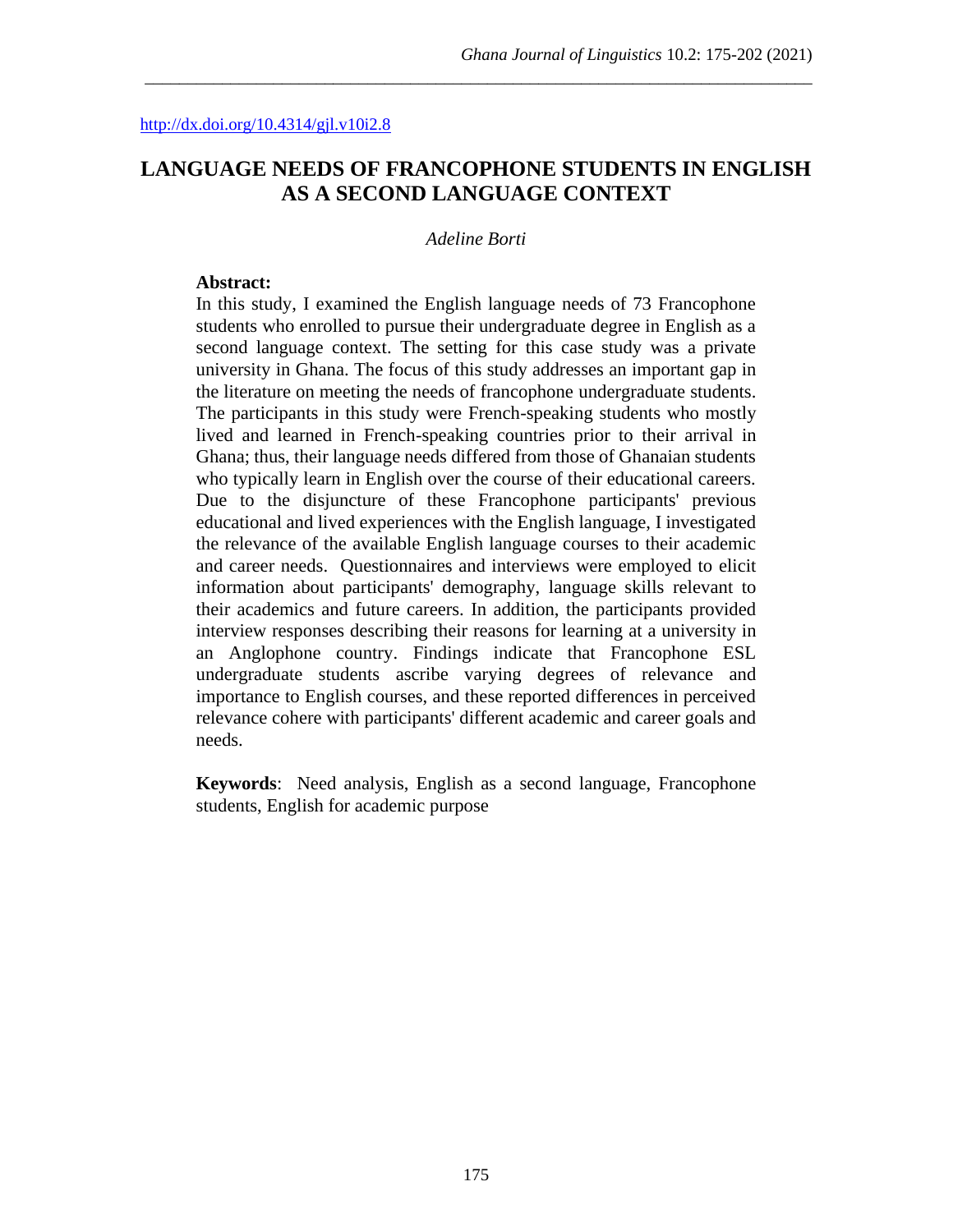## **1.0 Introduction**

Teaching and learning academic English is an integral part of universities' curricula in English-speaking West African countries, including Ghana, since English is the primary language of academic discourse. Afful (2007) affirmed that the relevance of proficient written English in college is evident in that every university in Ghana offers instruction in English. Further, English as a second language proficiency courses are offered in universities in Ghana in order to prepare students for successful college and career experiences. Although all universities in Ghana offer academic writing as a course, the course title and content vary slightly from one university to another. Some examples of course titles are Academic Writing, English, and Communicative Skills.

The purpose of the present study was to investigate how relevant English courses were in meeting the needs of Francophone students at a private university in Ghana. Accordingly, I investigated the relevance of the English language courses (i.e., courses based on English for academic purposes) as perceived by the Francophone undergraduate students in relation to their academic and career needs. These participants were purposefully sampled because their cultural and linguistic socialisation has been in French-speaking countries, thereby limiting their English language experiences. In the study, I explore their language needs with regards to their intended career choices, as the ultimate goal of many students is to pursue a career in English speaking countries, where high dexterity in both written and oral English is necessary for success.

The body of literature on second/additional language learning and needs analysis (Brown, 2009; Chostelidou, 2010; Matsuda, Saenkhum & Accardi, 2013; Sarid, Peled, & Vaknin-Nusbaum, 2021; Suryasa, Prayoga, & Werdistira, 2017) suggest that carrying out a needs analysis of students' learning a language is imperative (Iwai, Kondo, Lim, Ray, Schimizu, & Brown, 1999; West, 1994). With regard to the rationale of the study, it is important to investigate the students' language needs because students who have limited understanding of the English language and low competency in English are likely to have difficulty in their academic work at the university, which may subsequently limit their career experiences and success in English-speaking countries. Thus, the study is relevant in identifying the needs of this category of students in order to improve students' success. The study is relevant as it will add to the existing literature on needs analysis of French-speaking students' education in ESL context, which is currently quite limited.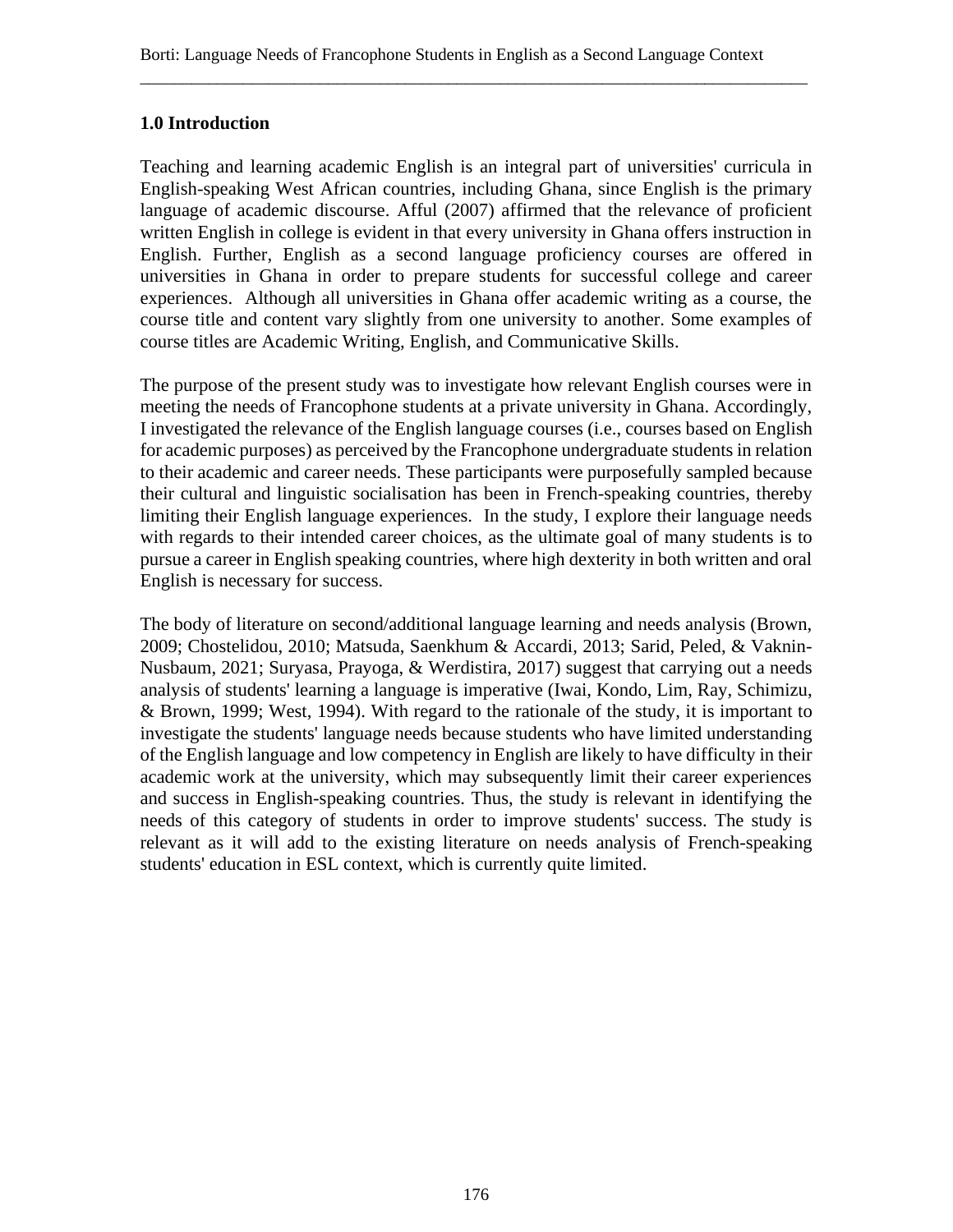Needs analysis is, therefore, the conceptual framework of the present study. For the purposes of this study, I adopted Brown's (1995) definition of need analysis, which is

\_\_\_\_\_\_\_\_\_\_\_\_\_\_\_\_\_\_\_\_\_\_\_\_\_\_\_\_\_\_\_\_\_\_\_\_\_\_\_\_\_\_\_\_\_\_\_\_\_\_\_\_\_\_\_\_\_\_\_\_\_\_\_\_\_\_\_\_\_\_\_\_\_\_\_\_\_\_

the systematic collection and analysis of all subjective and objective information necessary to define and validate defensible curriculum purposes that satisfy the language learning requirements of students within the context of particular institutions that influence the learning and teaching situation (p. 36).

With regard to this definition, needs analysis includes a group of procedures and a methodical tool for gathering information about the learner and the communication/language task. Needs analysis also differentiates between language needs and wants, students' present and target needs, and learners' perceived and felt needs, which lead to their prioritisation of need resolution. In this study, needs analysis is an appropriate framework used to collect and analyse students' present and target language needs. The information from the analysis was invaluable in evaluating the appropriateness of the curriculum for the language needs of the student participants. Consequently, needs analysis revealed the academic and career needs of the Francophone students and helped evaluate the goodness of fit between participants' needs and the English curriculum at this private university in Ghana.

To inform and deepen this evaluation, I engaged in a focused review of the literature on English as a second/additional language of education. Many researchers have investigated English as a second language, foreign language, or additional language of education in both native and non-native English-speaking countries (Brown, 2009; Chostelidou, 2010; Matsuda, Saenkhum & Accardi, 2013; Sarid, Peled, & Vaknin-Nusbaum, 2021; Suryasa, Prayoga, & Werdistira, 2017; West, 1994). This trend in research is crucial because our classrooms, and the socio-lingual worlds outside them, are becoming more diverse, and more non-native speakers are learning English now than ever (August & Shanahan, 2009; Bassa, 2017; British Council, 2013).

## **2.0 Literature Review**

The review of literature in the following subsections includes research on teaching and learning English in native and non-native contexts.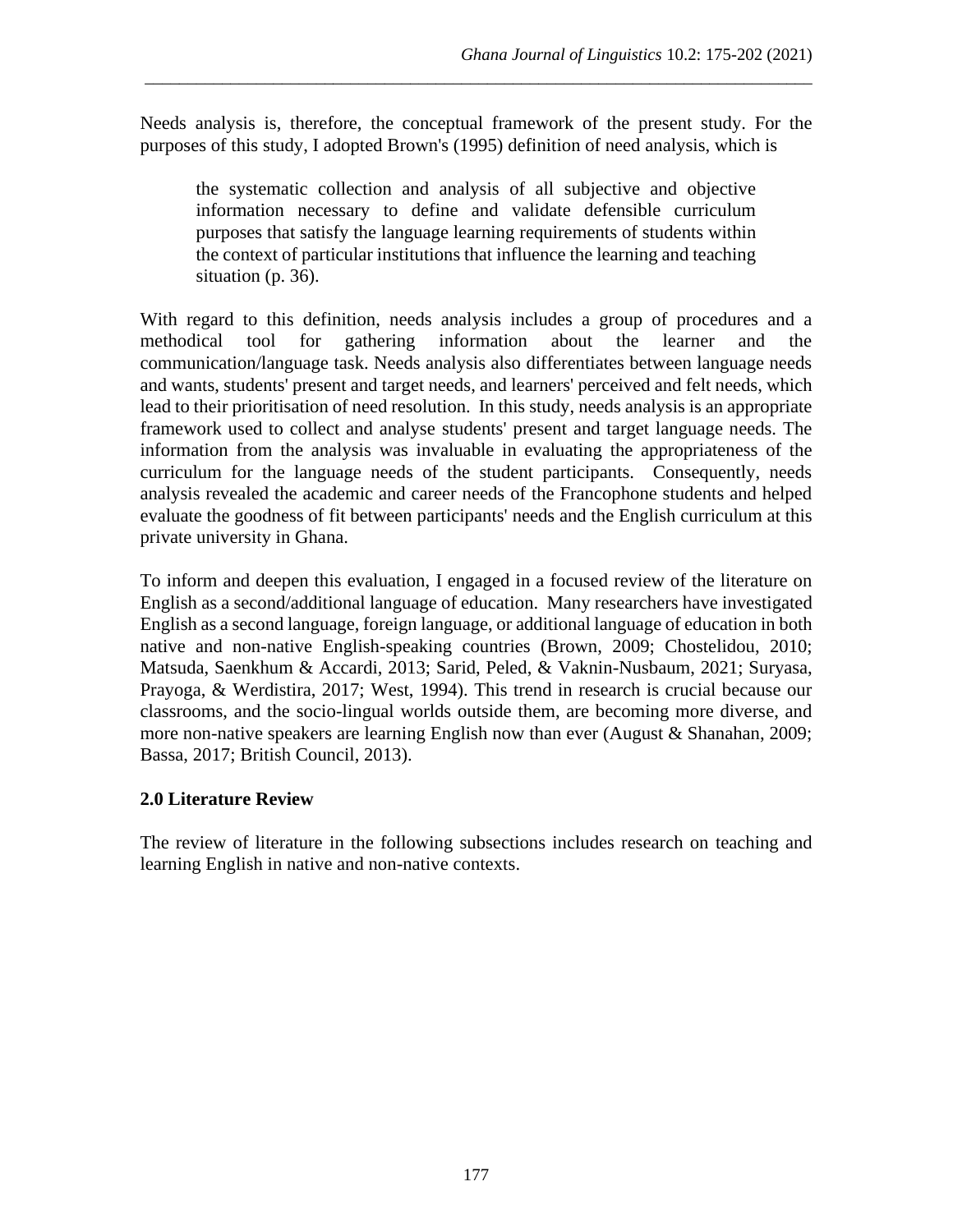## **2.1. English Learning in Native English-Speaking Countries**

The increasing number of non-native speakers of English in English-speaking classrooms is evident by the growing body of research on English as a second, an additional, or a foreign language. Native English-speaking countries such as the United States of America, the United Kingdom, Canada, and Australia continue to experience an increasing number of non-native speakers of English in their classrooms. The evidence of this phenomenon is the growing body of research in English as a second or an additional foreign language. The foci of these researchers have been on policy issues, best practices, teacher education, and learner needs (Oliver, Grote, Rochecoute, & Exell, 2013; Park & Slater, 2014; Safford & Costley, 2008).

For example, Park and Slater (2014) examined a task-based needs analysis of learners' authentic language target skills with regard to mobile-assisted language learning (MALL). The researchers used both interviews and questionnaires to collect data from 107 English as a second language (ESL) teachers and students. Based on the findings, the participants considered mobile devices and their applications useful to speaking, listening, SMS activities, and Internet usage in language teaching and learning. The authors recommended needs analysis as the theoretical framework for identifying and streamlining subsequent academic English pedagogy development, which should include MALL.

Further, Oliver et al. (2013) underscored the importance of needs analysis in second language syllabus design; however, they argued that methods used to perform needs analysis had, thus far, been inconsistent, demonstrating the need for a coherent, inclusive framework. They focused on the use of multiple information sources and data collection strategies to develop a needs assessment framework for vocational education among the Aboriginal communities in Australia. The authors adopted a task-based approach to collecting data through interviews, observations, and from documents. The research sample included students, potential employers, and community members. The result revealed that target skills such as competence in social workplace communication and culturally related issues should be included in the students' English as a second language curriculum in order to equip them with the necessary skills for academic, social, and career success.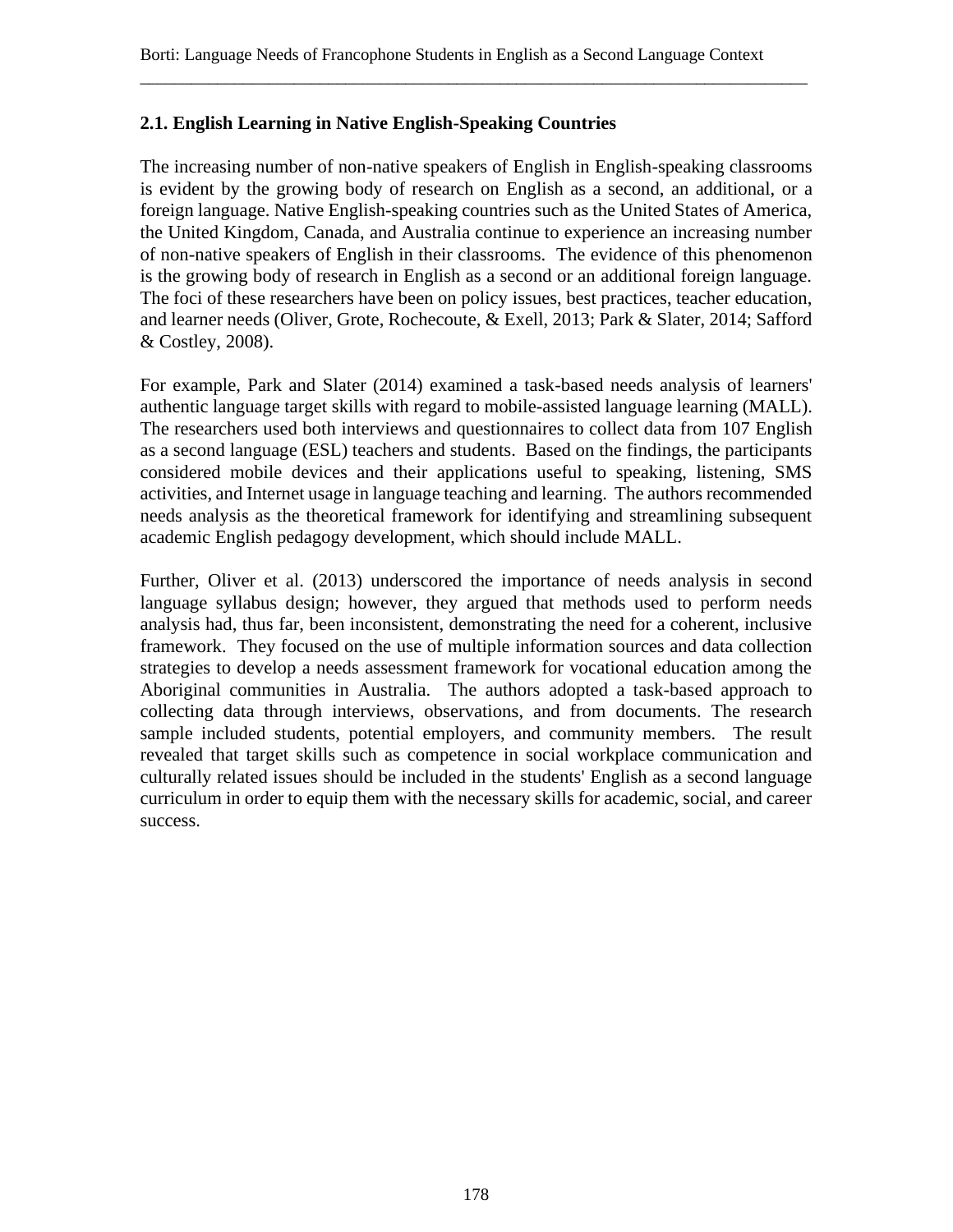The importance of needs analysis in native English-speaking countries cannot be overestimated. The authors employed needs analysis to identify the authentic language needs of students and to inform their design of relevant ESL syllabus.

\_\_\_\_\_\_\_\_\_\_\_\_\_\_\_\_\_\_\_\_\_\_\_\_\_\_\_\_\_\_\_\_\_\_\_\_\_\_\_\_\_\_\_\_\_\_\_\_\_\_\_\_\_\_\_\_\_\_\_\_\_\_\_\_\_\_\_\_\_\_\_\_\_\_\_\_\_\_

## **2.2. English Language Learning in Non-Native English-Speaking Countries**

Researchers from non-native English-speaking countries in Asia and Europe have also explored English as a second, foreign, or additional language education in their countries. Their studies focused on English education practices, English learning challenges, and acquisition of acceptable communicative and linguistic competence in English for both education and international business (Hashim, Chee, Leong & TraPich, 2014; Holme & Chalauisaeng, 2006; Kirkgoz, 2009; Lambert, 2010; Rahman, 2011).

For example, Lambert (2010) conducted an English language task-based needs analysis of graduates for second language program development. Data collection included interviewing and surveying respondents from a non-native Asian context for a second language program development. In addition, he reviewed graduate students' records from their places of work and developed a framework on the second language task requirements of the participants. The findings revealed that graduate students in their various workplaces could identify task-based needs that were relevant to them across their careers. The study confirmed that it is useful and feasible to develop language goal-oriented curricula and pedagogy for English Language teaching in Japanese universities.

In Africa, researchers have investigated English education policies, learning processes, curricula, academic writing, language needs, and challenges of learning English in nonnative English learning environments (Adika & Borti, 2014; Agbedor, 1994; Kioko, 2009; Lee & Norton, 2009; Owu-Ewie, 2006; Sibomana, 2014; Wagaba, 2010). For example, Kioko (2009) studied English language needs of first-year students in a Kenyan university by using a descriptive method to analyse their performance on the English Placement Test at the university. Using 240 participants' scores from September 2003, the findings revealed that students' needs regarding language structure and vocabulary development are crucial since students had difficulty answering questions in these language areas. These findings and their indications about curricular needs stand in contrast to the current curriculum that emphasizes expository writing. Consequently, it was necessary to restructure the English placement curriculum to include lessons on language structure and vocabulary development.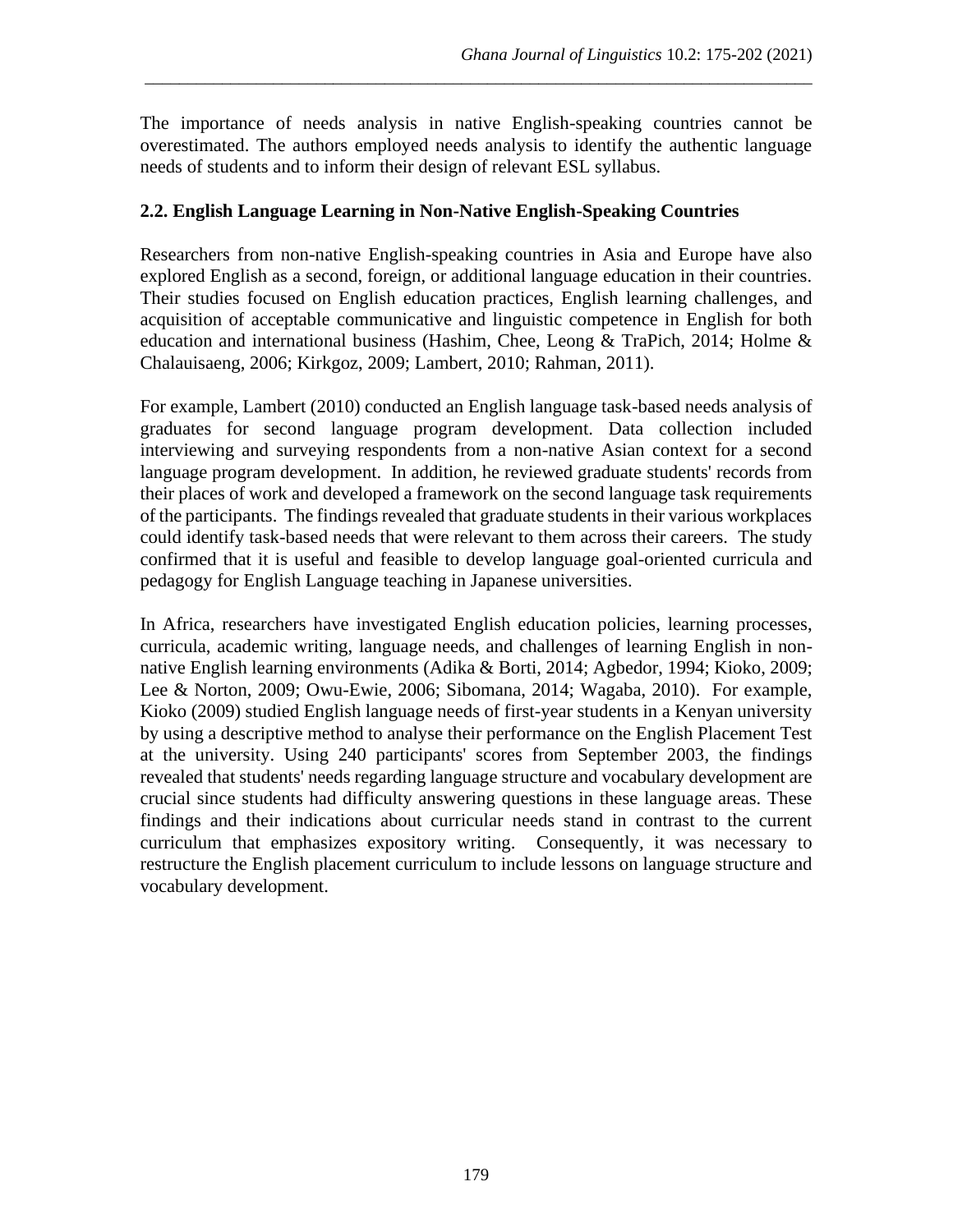There exists limited research on Francophone students studying English in Ghana and only a few studies have investigated challenges of Francophone students in universities in Ghana (e.g., Tabiri & Budu, 2017). The focus of research in Ghana has been on the English language needs of students who speak English as a second language (Ababio, 2009; Gborsong, Afful, Coker, Akoto, Tumasi & Baiden, 2015; Keleve, 1995). Keleve (1995) engaged graduate students in a Ghanaian university in a simulation exercise in order to assess their use of English. Students employed the English language in a variety of social interactions. For example, they asked permission to perform a task, inquired about people's identity, and requested assistance to select clothes in a shop. The needs of the students reflected their inability to communicate appropriately in different social contexts, although they exhibited competence in grammar and linguistic abilities.

The body of literature reviewed demonstrates substantive research in the areas of English education and learners' needs analysis. However, comparatively little research assessing foreign English language learners' needs has been published, especially about Francophone students learning English in a country where English is not a native language but an official language.

## **3.0 Purpose Statement**

The purpose of this study is to investigate the academic and career language needs of Francophone students in a private university in Ghana, with implications for curricula development to better meet those needs. For this study, the participant group is referred to as a minority population with limited experience in English as a second language context. The study addresses the following research questions:

- 1. What are the academic and career language needs of Francophone university students?
- 2. What are the perceptions of the students with regard to the relevance of their English courses to their academic and career language needs?
- 3. What are the participants' reasons for pursuing their education at an English medium university?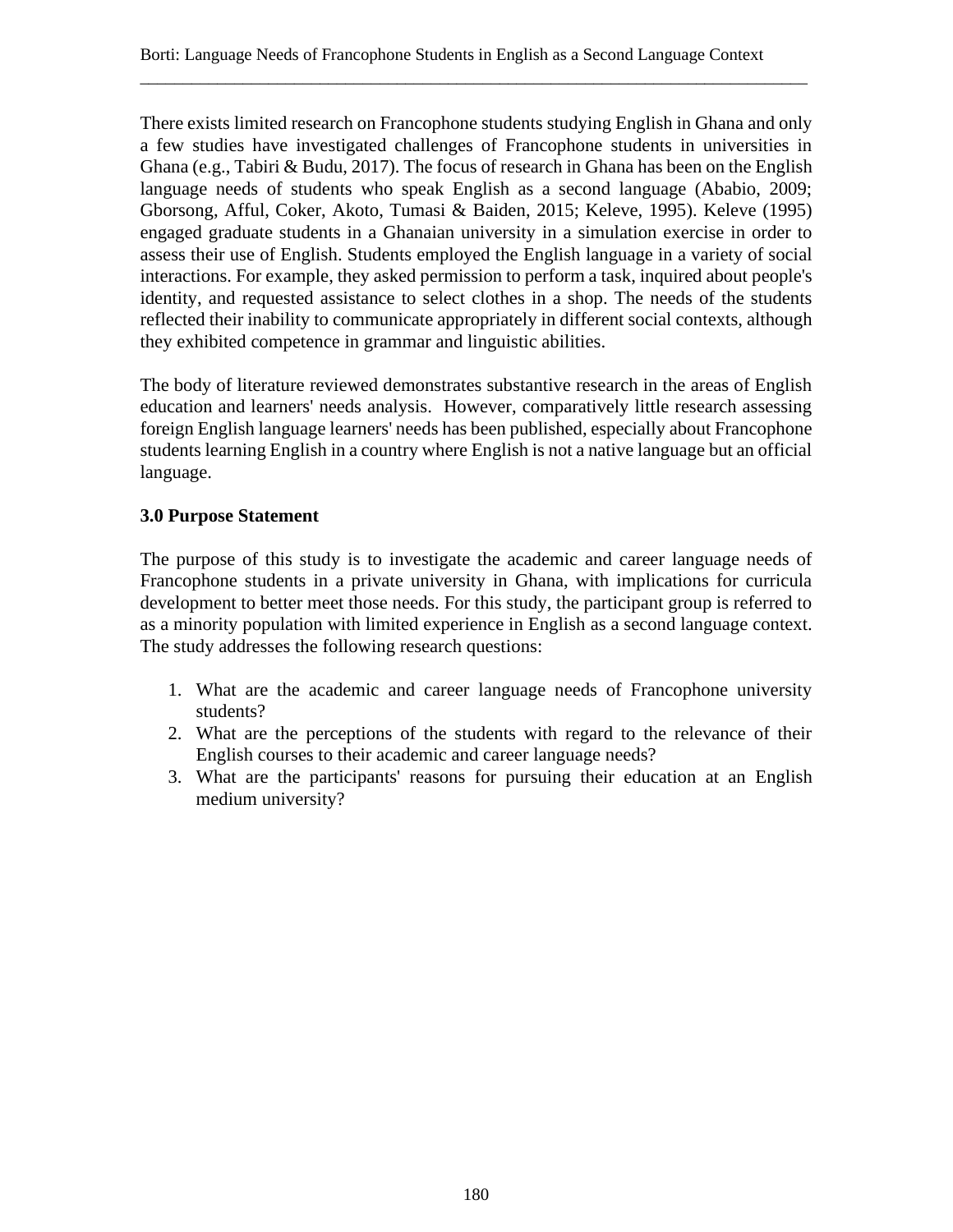## **4.0 Method**

The present study is a descriptive case study used to explore the needs of Francophone students studying in a private university college in the capital city of Ghana. I used questionnaires to elicit information about the language skills needed by students and to gather their demographic data. Further, I conducted interviews to investigate the students' reason(s) for pursuing their programs in a university in an Anglophone country such as Ghana. Stake (1995) asserted, "for the most part, the cases of interest in education and social service are people and program" (p. 1). Consequently, my focus is on the English program at a private university. The use of the case study enables a specific focus on a single case that is the academic and career English language needs assessment of the Francophone students in this university. I used the case study to explore the features of this specific case and its characteristics to unearth an in-depth description of the students' experiences. The case study allows the use of multiple methods of data collection and analysis. According to Hartley (2004), the case study method involves a comprehensive examination of data collected that occurs over a period in a milieu. Also, I purposed to get in-depth details and thick description (Merriam, 1998) about the English language program and students' needs. The use of both questionnaires and interviews enabled both qualitative and quantitative data collection and analysis.

\_\_\_\_\_\_\_\_\_\_\_\_\_\_\_\_\_\_\_\_\_\_\_\_\_\_\_\_\_\_\_\_\_\_\_\_\_\_\_\_\_\_\_\_\_\_\_\_\_\_\_\_\_\_\_\_\_\_\_\_\_\_\_\_\_\_\_\_\_\_\_\_\_\_\_\_\_\_

Specifically, I explored Stake's (1995) categorisation of the case study into intrinsic, instrumental, and collective case study. I employed intrinsic case study because my study focused on a unit, a group of students' lived academic experiences in English as a second language context. Stake stated that cases exhibit uniqueness and commonality and it is these attributes that afford this study the research space to highlight the uniqueness of the case of the Francophone undergraduate students learning English in English as a second language context. Further, it is this element of commonality that enables me to address the gap in the research literature through this study since the sample and the peculiar situation and needs of the Francophone students could bear a resemblance to similar groups in ESL contexts.

## **4.1. Participants**

The research sample was of 45 females and 28 males, totaling 73 participants with the age range from 21 to 27 years (see Appendix B). The sampling was purposeful, as all 73 participants had completed the mandatory two English courses for Francophone students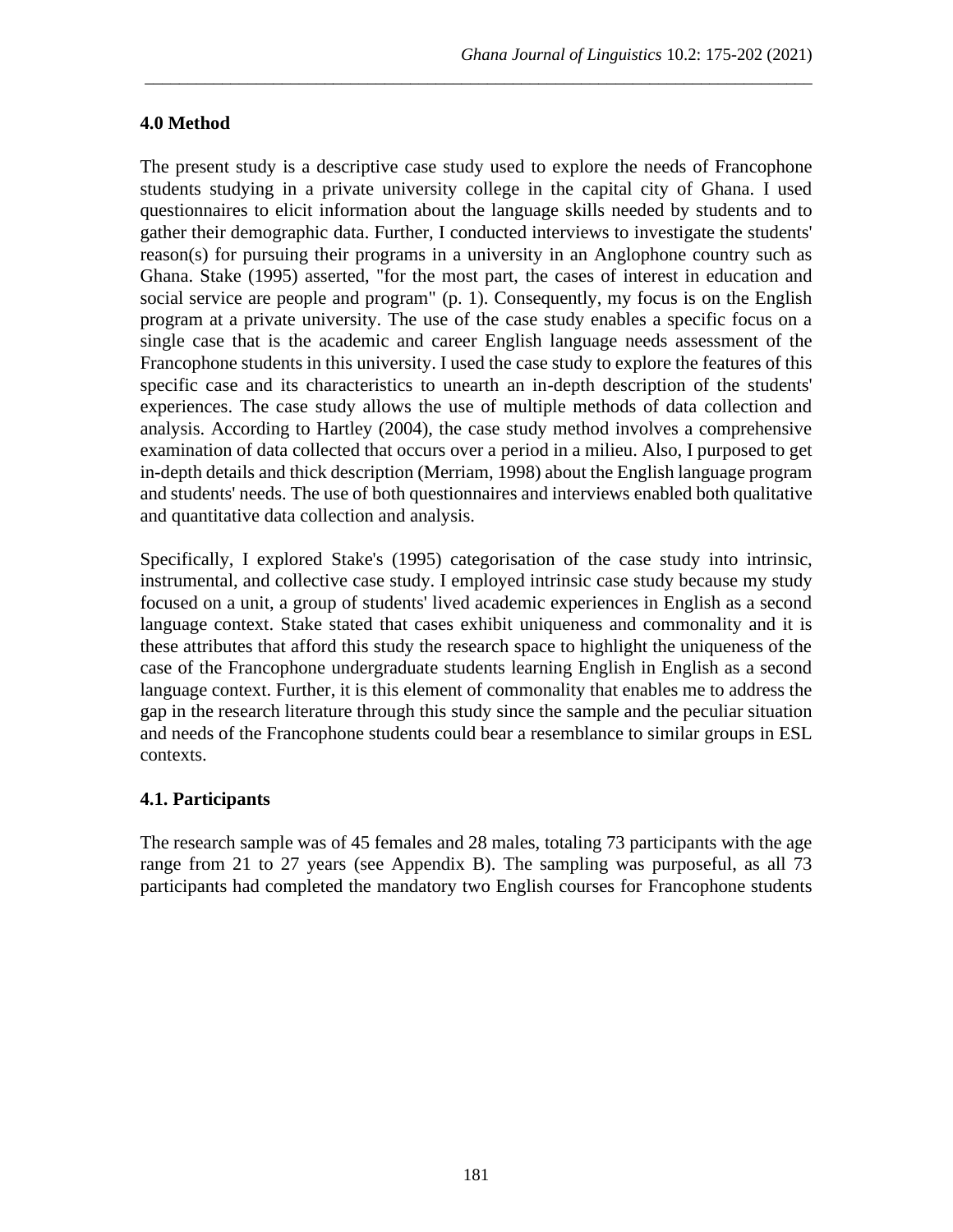(English for Francophone I and English for Francophone II) and one program-based English course (English III, which is Business English). Prior to their studies in Ghana, the students had seven years of secondary education, and they had obtained baccalaureate matriculation from French-speaking countries. Their qualification approximates the GCE Advanced Level. They were African students who were educated from elementary through secondary and baccalaureate in French-speaking African countries: Niger, Gabon, Cameroon, Mali, Central Africa Republic, Senegal, Congo, Guinea, Togo, Burkina Faso, Benin, and Ivory Coast. They regularly spoke their native African languages. French is their second language, and English is their third or additional language.

# **4.2. Setting**

The study took place at a private university college in Ghana. University colleges in Ghana are universities that are semi-autonomous, and they are affiliated with public universities which have oversight responsibility for them. This university college is one of the earliest established university colleges in Ghana. At the time of the study, the students were in their second semester in the third year and had completed the three English courses. The exact setting for the data collection was one of the lecture halls at the university college. After obtaining the students' consent, I administered the questionnaires to the participants. The interviews were conducted the next day after the students had completed the questionnaires.

## **4.3. Procedure**

First, I determined the population through purposive sampling; all invited participants were francophone students who had taken all the required English courses. The initial total of students contacted was 110 students. Next, random selection was employed by asking each student to pick a folded piece of paper that had either the inscription "yes" or "no". The students who picked "yes" participated and those who picked "no" could not. A total number of 80 students qualified to participate. Only the 73 students who gave their consent were involved as it was voluntary. The random sampling and consent approval ensured fair representation and fulfilment of ethical conditions.

Next, participants were given an hour to complete the questionnaires. After collecting the questionnaires, 10 students volunteered to respond to the interview questions the following day at the same venue.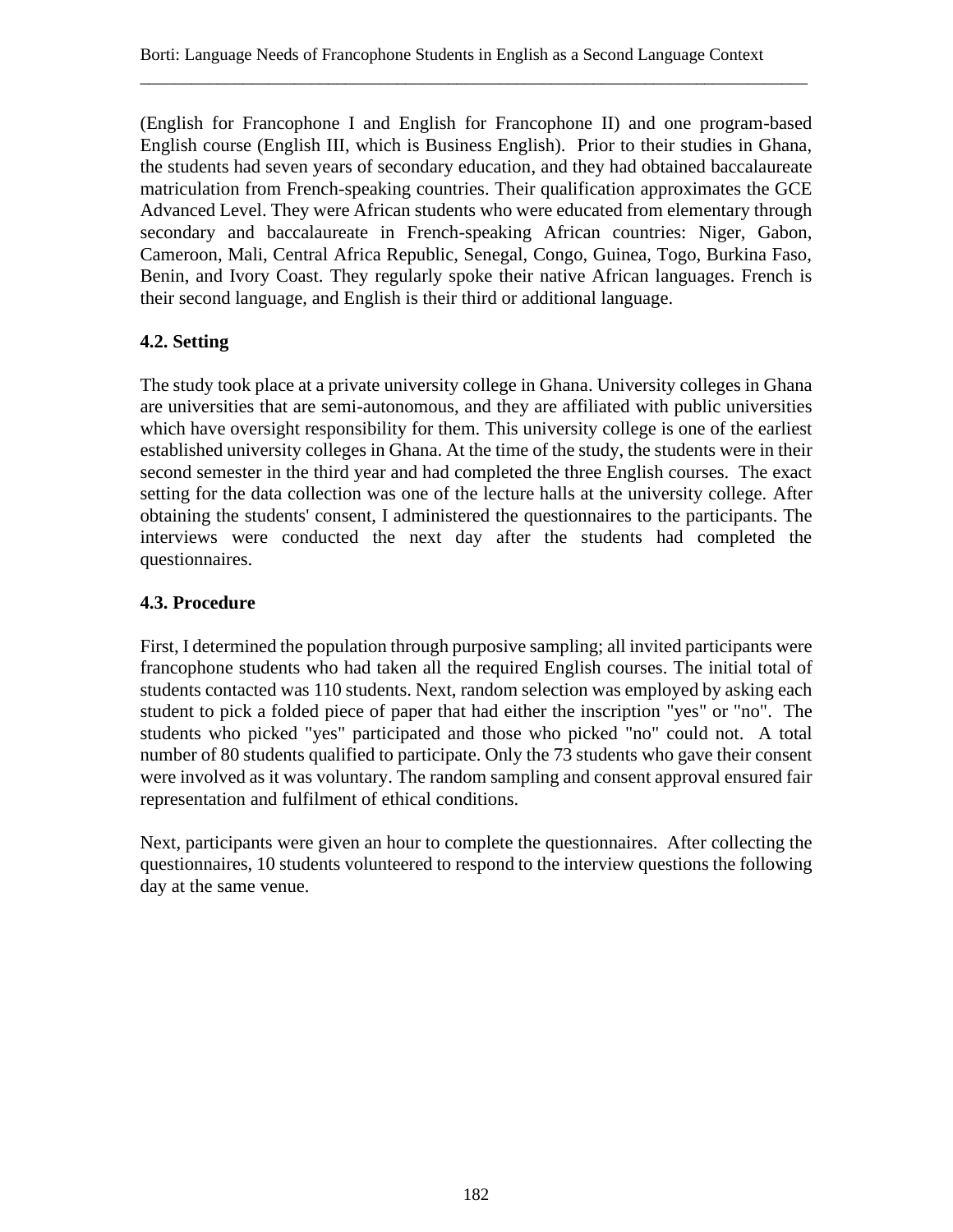## **4.4. Data Collection**

In order to answer the research questions appropriately, interviews and questionnaires were used to elicit information from the participants. Considering the number of students involved in the study (i.e., 73), employing a questionnaire was appropriate for time and cost efficiency. There was a prior notice about the date for data collection. Additionally, on the following day, ten students were interviewed; the focus of the interview was their reasons for attending a university in Ghana. The focus of the questionnaire and research interviews is described in detail in subsequent pages.

\_\_\_\_\_\_\_\_\_\_\_\_\_\_\_\_\_\_\_\_\_\_\_\_\_\_\_\_\_\_\_\_\_\_\_\_\_\_\_\_\_\_\_\_\_\_\_\_\_\_\_\_\_\_\_\_\_\_\_\_\_\_\_\_\_\_\_\_\_\_\_\_\_\_\_\_\_\_

## **4.4.1. Questionnaire**

The questionnaire (see Appendix A) was administered after three colleagues, and ten francophone students reviewed it during a pilot study. This peer-review and students' review was done in order to ascertain the validity and reliability of the instrument. The questionnaire was a mixed one with both open- and close-ended questions. Participants were asked not to write any information that could identify them in order to ensure anonymity and confidentiality. The questionnaire consisted of four parts. The first part elicited demographic information about respondents' current level at the university, their proposed future career, their gender, age, and nationality. The second part included questions on 16 language skills relevant to the academic needs of respondents. Some of the language skills relevant to the participants' academic needs that they were required to rank were *comprehension, vocabulary development, speech writing and delivery, summary and paraphrasing, letter writing, research article writing, proposal writing, and minutes writing* (see Figure 5.1). Respondents were required to choose from a ranking scale of 1 to 4 (i.e., 1 is not relevant; 2, not very relevant; 3, fairly relevant; 4, relevant). Third, the respondents ranked 16 language skills (see Figure 5.3) relevant to their career using the ranking scale of 1 to 4 (i.e., 1 is not relevant; 2, not very relevant; 3, fairly relevant; 4, relevant). Some of the language skills relevant to the participants' career needs that they were required to rank were *summary and paraphrasing, reading, proposals writing, research article writing, memorandum writing, comprehension, vocabulary development, and report writing* (see Figure 5.3). The fourth section included the ranking of the perceived relevance of the entire spectrum English courses to their academic and career needs using the ranking scale of 1 to 4 (i.e., 1 is not relevant; 2, not very relevant; 3, fairly relevant; 4, relevant). All the 73 participants completed and returned their questionnaires, indicating a 100% response rate.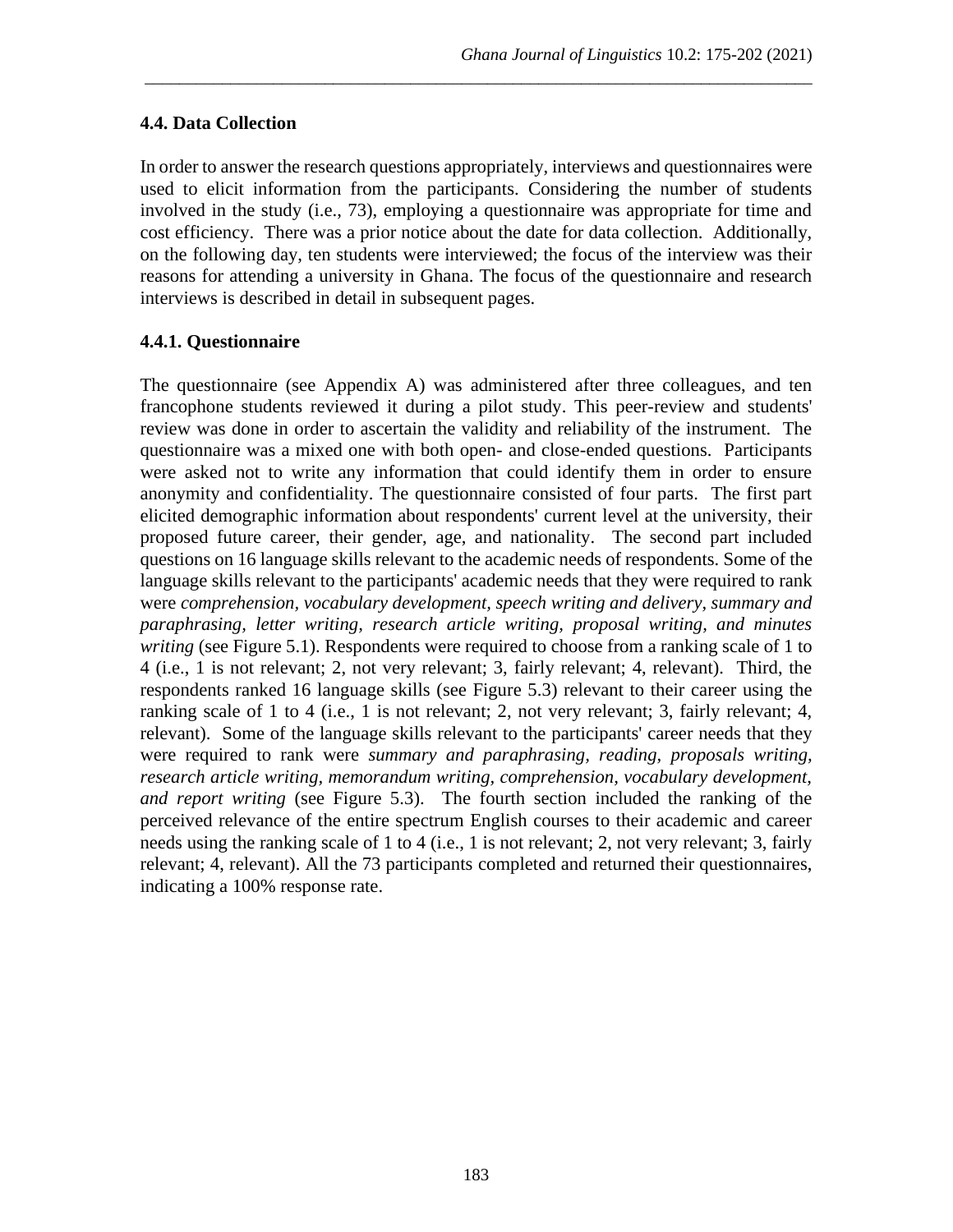## **4.4.2. Interview**

Each interviewee was allocated about 30 minutes to respond to a structured interview question; the question elicited the student's reason for pursuing her/his education at a university in an Anglophone country. The structured interview approach was explicitly chosen to guide the interviewer and the interviewee in order to ensure that each interviewee had the same questions to answer. The interview was recorded on the researcher's phone with permission from the interviewees. The data were transcribed verbatim, and content analysis was used to identify themes which encapsulated the reasons students enumerated for pursuing their education at a university in Ghana. The reasons the interviewees gave for pursuing their education at a university in an Anglophone country consisted of the need to *acquire high English proficiency, possess two international languages, increase one's market value after school, and secure international jobs.*

## **5.0 Data Analysis and Results**

I used descriptive statistics to analyse the data in order to indicate frequencies and percentages because the variables were categorical rather than continuous variables. Tables and figures facilitated the presentation of the results. Both qualitative and quantitative data analysis techniques were employed. For quantitative analysis, Social Packages for the Social Sciences (SPSS) was used to analyse the data in order to calculate the frequency, rating scales, and percentages. Also, tables facilitated the presentation of the data.

Concerning qualitative analysis, a content analysis of interview responses was done in order to categorise data into themes and interpret them after transcribing. Since the focus of the interview question was specific, identifying the responses to the question and representing them in the research report was not cumbersome.

As mentioned previously, out of the 73 respondents, a majority were females (45 students) (i.e., 61.3%) and the minority, 28 males (i.e., 38.7%). Students who participated in the study were from 12 countries in Africa mentioned earlier. Although each country has a different culture, they were all assimilated by the French and have French as their official language; therefore, findings could be generalised across the countries.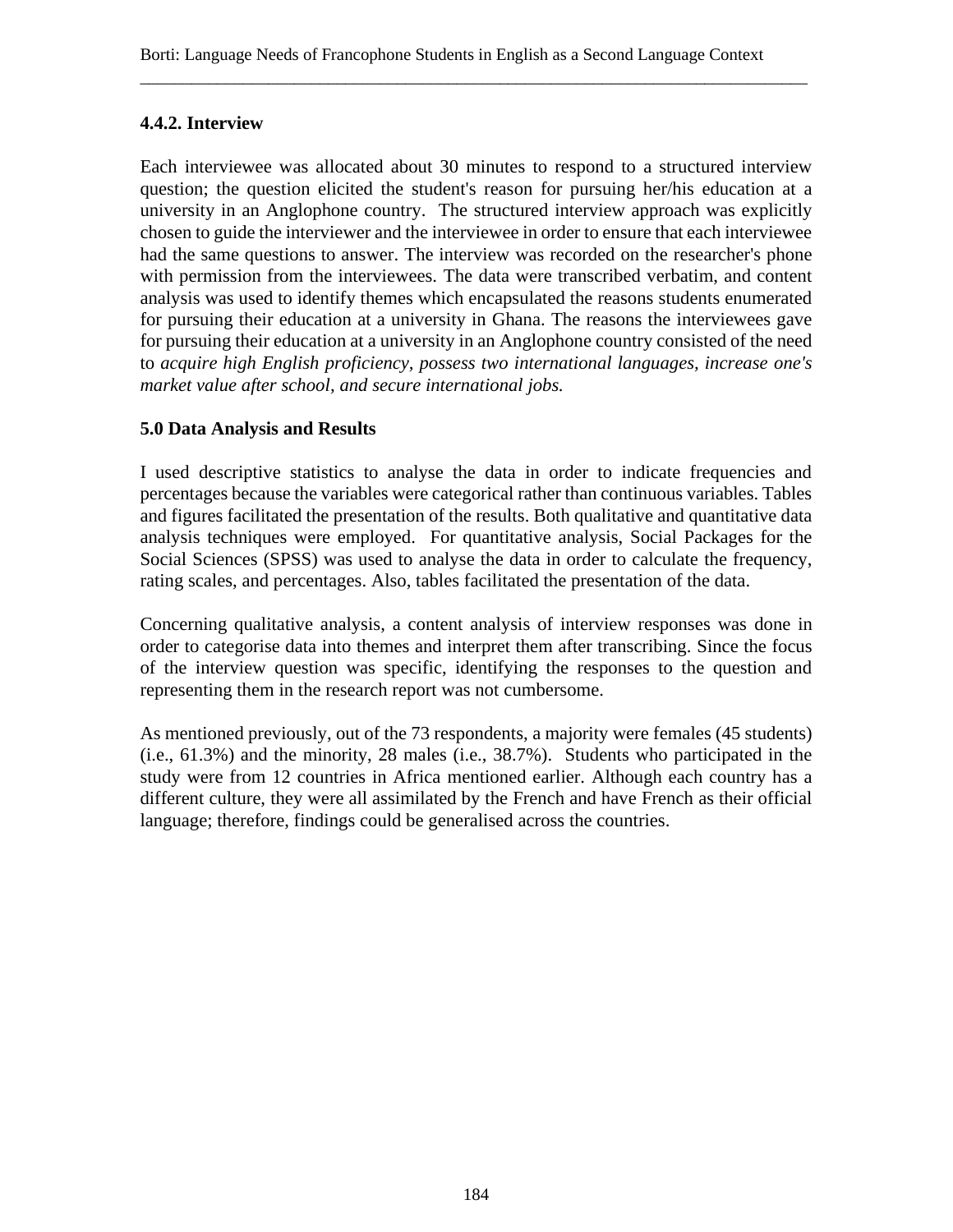## **5.1. Language Skills Relevant to Francophone Students' Academic Needs**

Figure 5.1. indicates 16 English language skills included in the questionnaire for respondents to select according to their relevance to the students' academic needs.

\_\_\_\_\_\_\_\_\_\_\_\_\_\_\_\_\_\_\_\_\_\_\_\_\_\_\_\_\_\_\_\_\_\_\_\_\_\_\_\_\_\_\_\_\_\_\_\_\_\_\_\_\_\_\_\_\_\_\_\_\_\_\_\_\_\_\_\_\_\_\_\_\_\_\_\_\_\_



The results suggested the respondents considered *grammar* (11.0%), *comprehension* (10.8%), *reading* (10.6%), and *vocabulary development* (10.2%) as the skills needed most. The students' focus on grammar was likely the result of much emphasis placed on grammar and structure in English language learning classrooms (Yankah, 1994; Yu & Wang, 2009).

The respondents considered *vocabulary development* relevant to their academic needs. *Speech writing* and *delivery*, as well as essay writing, were rated 8.2% and 8.0%, respectively, and these percentages reflect the fact that students recognise these skills as being relevant to their needs.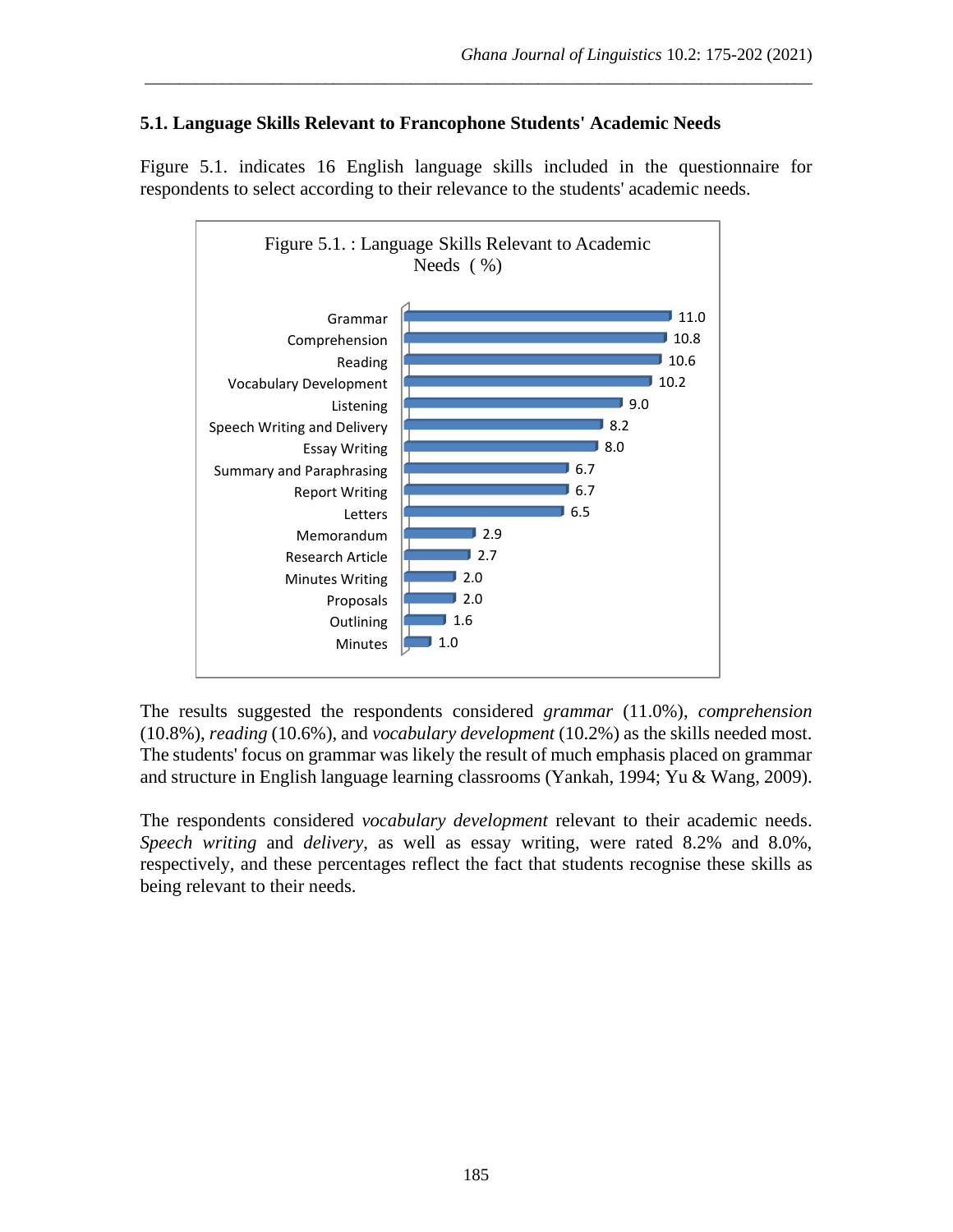Figure 5.1. indicates that the Francophone students accorded low percentages (i.e., 1.0%- 2.9%) to *proposal* and *minutes writing*. Also, the respondents did not consider *outlining*  relevant to their academic needs.

\_\_\_\_\_\_\_\_\_\_\_\_\_\_\_\_\_\_\_\_\_\_\_\_\_\_\_\_\_\_\_\_\_\_\_\_\_\_\_\_\_\_\_\_\_\_\_\_\_\_\_\_\_\_\_\_\_\_\_\_\_\_\_\_\_\_\_\_\_\_\_\_\_\_\_\_\_\_

## **5.2. Respondents' Knowledge of Future Career**

The questionnaire elicited information about students' career choices and the language needs relevant to these choices. Figure 5.2. indicates that a high percentage of respondents (89.6%) decided their career trajectory before enrolling at the university, while only 10.4% did not. The majority of respondents knew their future careers, and this was instrumental in their rating the language needs relevant to their future careers.



Table 5.1. Career Choices of the Francophone Students

| <b>Types of Career</b>         | <b>Percentages</b> |
|--------------------------------|--------------------|
| Auditing                       | 1.3                |
| <b>Business Entrepreneur</b>   | 16                 |
| Economist                      | 1.3                |
| <b>Engineer</b> in Programming | 1.3                |
| Doctor                         | 1.3                |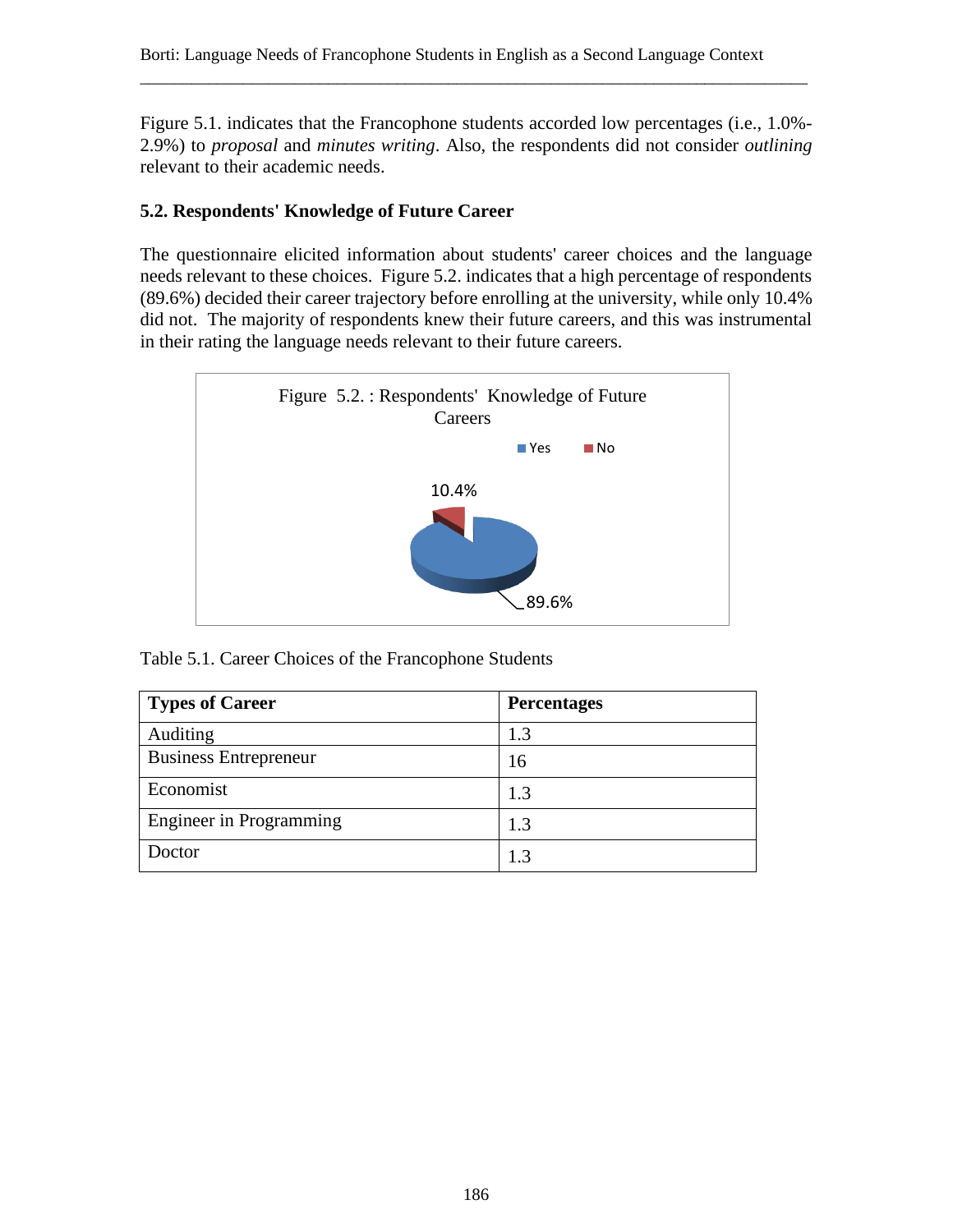| <b>Environmental Engineering</b>               | 1.3  |
|------------------------------------------------|------|
| <b>Financial Accounting</b>                    | 25.6 |
| Human Resource Management                      | 16.0 |
| <b>Insurance Brokerage</b>                     | 1.3  |
| <b>IT</b> Programmer                           | 1.3  |
| Manager                                        | 6.0  |
| Maritime Engineering (transport and logistics) | 1.3  |
| <b>Product Marketing</b>                       | 1.3  |
| <b>Service Marketing</b>                       | 13   |
| <b>Marketing Research</b>                      | 1.3  |
| <b>Total</b>                                   | 89.6 |

Table 5.1. above shows the category of career choices of the respondents; most of them preferred business, economics, marketing, engineering, and accounting-related careers.

As indicated in Table 5.1., the majority of the students wanted to become financial accountants, and that was reflected in the highest percentage (25.6%) being accorded that career. The next higher percentages indicate that 16% of the students wanted to become business entrepreneurs and another 16% indicated human resource management as their future career path. A majority of the careers recorded 1.3%. The students considered skills such as report writing and letter writing relevant to their career needs because they will use these skills in their chosen careers.

## **5.3. Language Skills Relevant to Francophone Students' Career Needs**

In Figure 5.3., the students rated the importance of skills such as minutes writing, summary and paraphrasing, proposal writing, letter writing, vocabulary development, grammar, report writing, comprehension, and research article writing relevant to their career needs. Figure 5.3. shows more female respondents than males rated these skills as relevant to their career needs. The study indicated that the number of female respondents was 45, reflecting 61.3%, and the number of male respondents was 28, reflecting 38.7%. Even accounting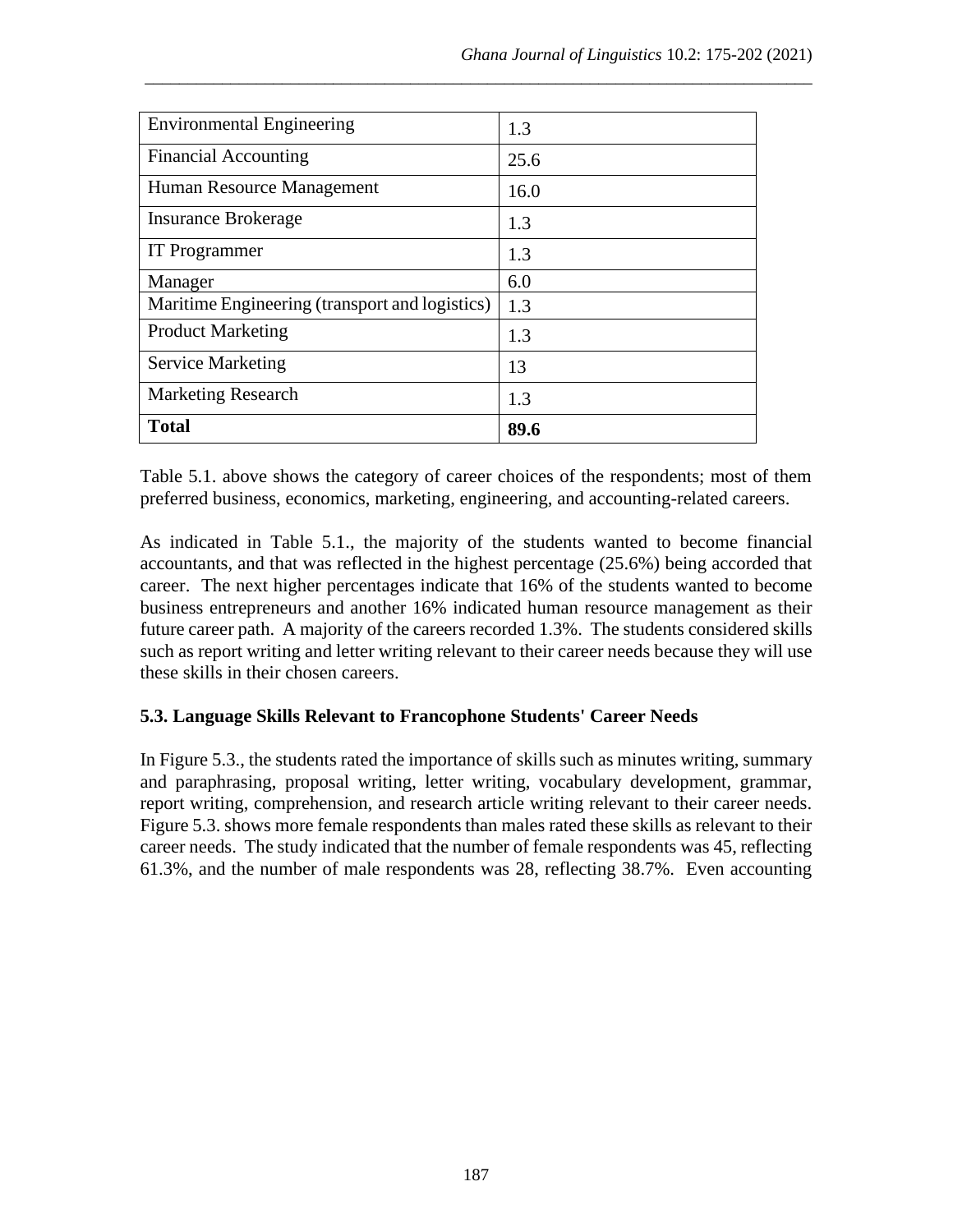for the fact that female respondents comprised a majority of the sample, there is a noteworthy divergence in the perceived importance of skills as reported by female and male participants—even those with similar or identical career goals. Further research to discover why female respondents rated these particular skills as being more relevant to their careers than male respondents may offer educators insights into meeting the needs of all students. The findings of this further research could be useful for the revision of the syllabus or pedagogy to address any gap identified.

Concerning the relevance of the English courses to the career needs of the students, 97.1% rated the three English courses (English III, English for Francophone I and English for Francophone II as relevant; however, 2.9% of the students did not find the three English courses above useful. Although 2.9% is a small percentage, it requires further investigation into what these respondents consider as their academic and career needs. In general, the results indicated that a majority of the students considered the current English courses relevant to their needs.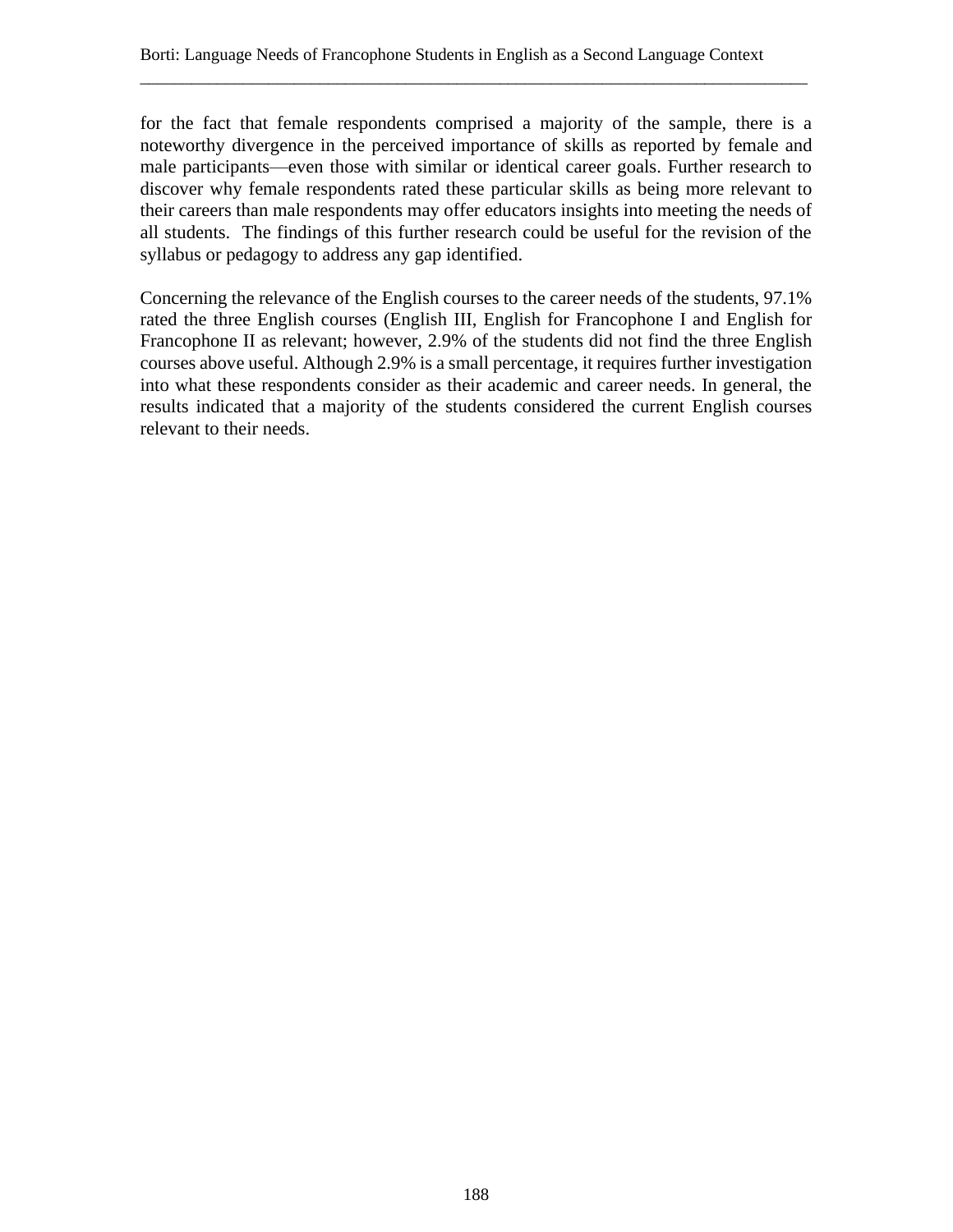

#### **5.4. Reasons for Pursuing University Education in an Anglophone Country**

The interview results revealed that students pursued degrees at a university in an Anglophone country in order to acquire high proficiency in English in addition to the French language skills they possess before entering the program, emphasizing the importance of bilingualism (Bassa, 2017; Chachu, 2016; Lomotey, 2020).

Elizabeth (Pseudonym) remarked: *Since I came to Ghana and started my program, my English has improved because I speak more English, especially in school, than I speak French. Now I am able to self-correct myself when I make some mistakes while speaking or writing in English*.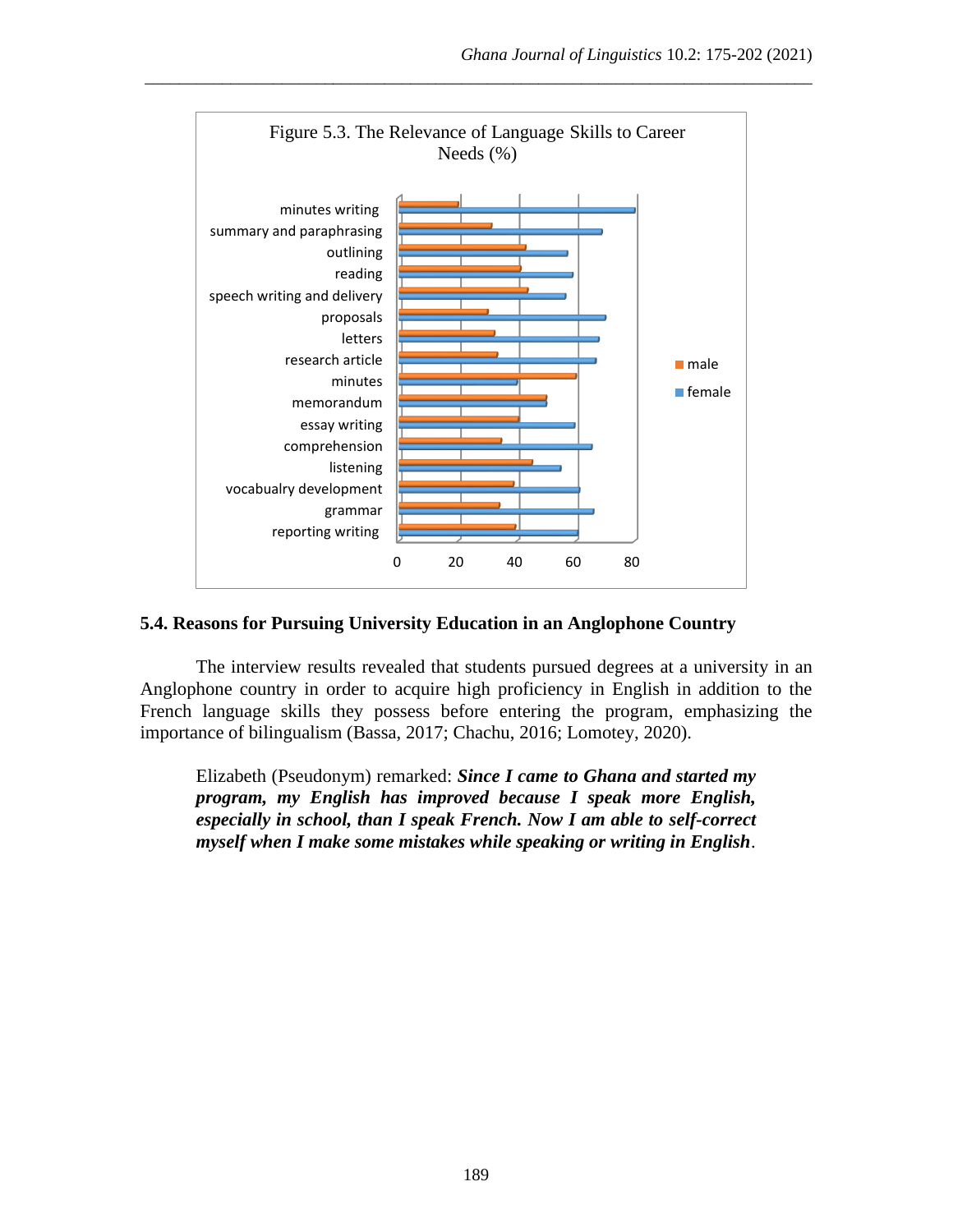Ruth (Pseudonym): *I have seen friends and family members succeed in their careers in Togo and in some English-speaking countries. They are able to speak and write French and English fluently. Because Ghana and Togo share a border, it is easy for us Togolese to come to Ghana to attend English schools and improve our market value after our undergraduate education.*

\_\_\_\_\_\_\_\_\_\_\_\_\_\_\_\_\_\_\_\_\_\_\_\_\_\_\_\_\_\_\_\_\_\_\_\_\_\_\_\_\_\_\_\_\_\_\_\_\_\_\_\_\_\_\_\_\_\_\_\_\_\_\_\_\_\_\_\_\_\_\_\_\_\_\_\_\_\_

Another reason the interviewees gave was that competence in two international languages would increase their market value and give them a better opportunity to secure international jobs.

Paul (Pseudonym): *I think being able to understand, read, speak, and write well in both French and English will enable me to get better international jobs and give me an advantage over people who possess only one international language. I have seen people who are proficient in both English and French get better international jobs in Senegal. I hope to get a better job opportunity when I go back to Senegal.*

James (Pseudonym): *I know I can get a better job and income if I work with UNESCO, UN, UNICEF, ECOWAS, AU, or other international organisations. Being bilingual in two major international languages will also improve my communication. You know, my future language ability will open more doors of opportunity for me. This means a better standard of living and being able to make more money to help my family and my community.*

The consensus was that their current English courses were relevant to their academic and career needs, and the courses will enable them to be successful in their academic and career pursuits. The perception of the students interviewed is not surprising because, in Ghana, many people believe education is key to a better standard of living and these African students hold similar views. Even more, the Francophone students consider their language competence, especially competence in two international languages, central to a better livelihood.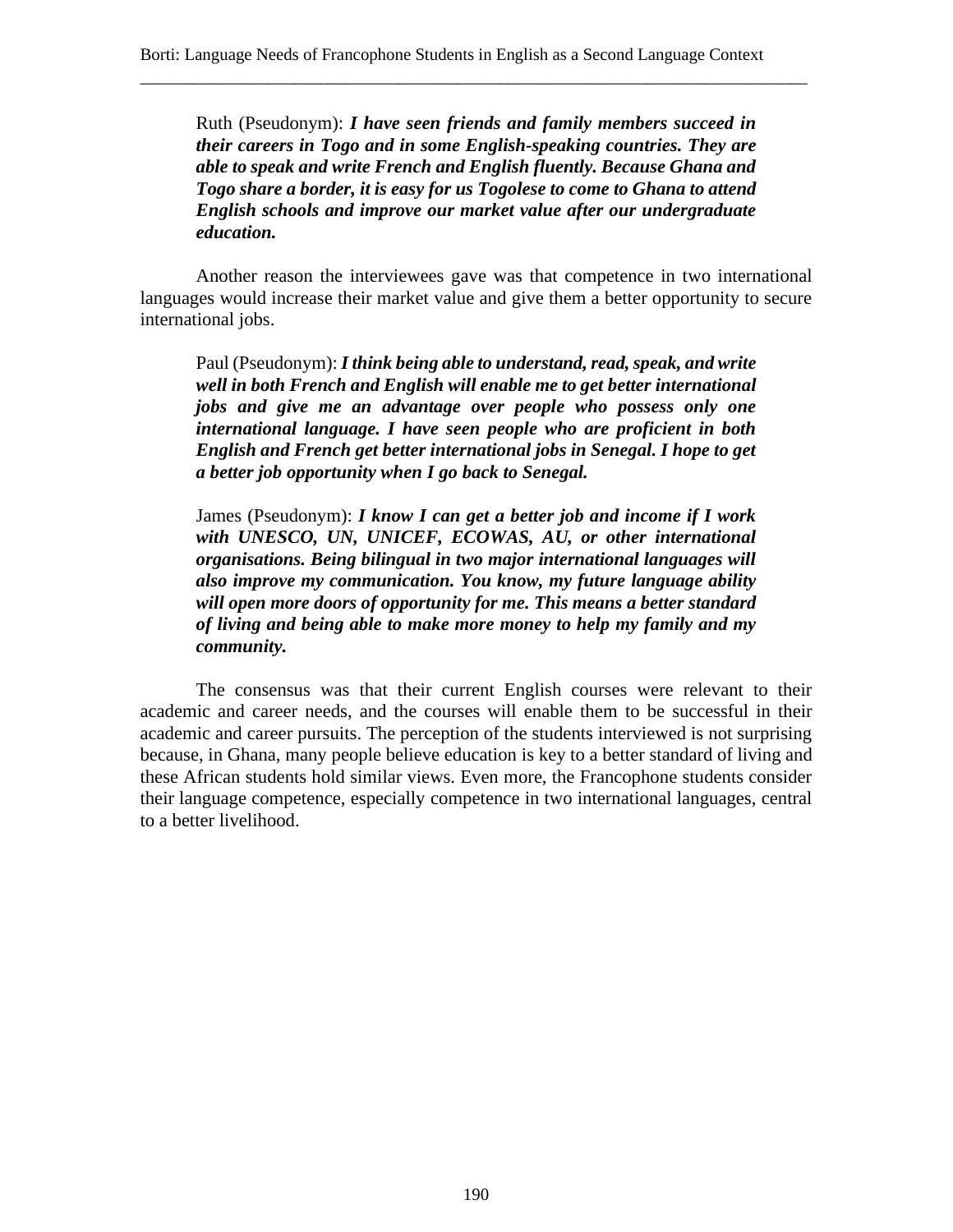## **6. Discussion and Implications**

In the study, I examined the English language needs of Francophone students in a private university in Ghana. The overall analysis showed a majority of the Francophone students found the English language skills relevant to both their academic and career needs. For example, students rated *minutes writing, summary and paraphrasing, proposal writing, letter writing, vocabulary development, grammar, report writing, comprehension,* and *research article writing* as essential to their needs.

\_\_\_\_\_\_\_\_\_\_\_\_\_\_\_\_\_\_\_\_\_\_\_\_\_\_\_\_\_\_\_\_\_\_\_\_\_\_\_\_\_\_\_\_\_\_\_\_\_\_\_\_\_\_\_\_\_\_\_\_\_\_\_\_\_\_\_\_\_\_\_\_\_\_\_\_\_\_

This observation should guide English language instructors and program designers of Francophone university students in the ESL context, whose purpose in acquiring written and spoken English transcends academic goals and may influence their abilities to build successful careers. The implication is that instructors should employ needs analysis to determine the needs and the expectations of their Francophone students. In addition, instructors should determine the skills students need for academic and career purposes. The results of the study do not support the practice wherein English language instructors develop and use the same curricula for both ESL and Francophone students at the university level. The needs of the various groups of learners may be different, based on both academic and career goals. This difference is evident because students reported substantial differences in the perceived value of the skills assigned for English language acquisition.

"One-size-fits-all" approach to English language skills instruction and acquisition is an ineffective practice in meeting the needs of this student population and that further needs analysis is necessary to develop inclusive and effective curricula. Conducting needs assessments will indicate whether in situ curricula and pedagogy need revisions to meet the specific English language needs. For example, there is a need for further investigation to identify the needs of 2.9% of students who did not consider the English courses relevant to their academic and career needs. The results of the investigation could lead to a revision of the curriculum and pedagogy in order to make them more relevant to students across the spectrum of academic and career trajectories.

# **7. Limitations**

There were 80 students qualified to participate in the study, but 73 gave their consent. It would have been ideal to have the entire 80 or even more qualified respondents for better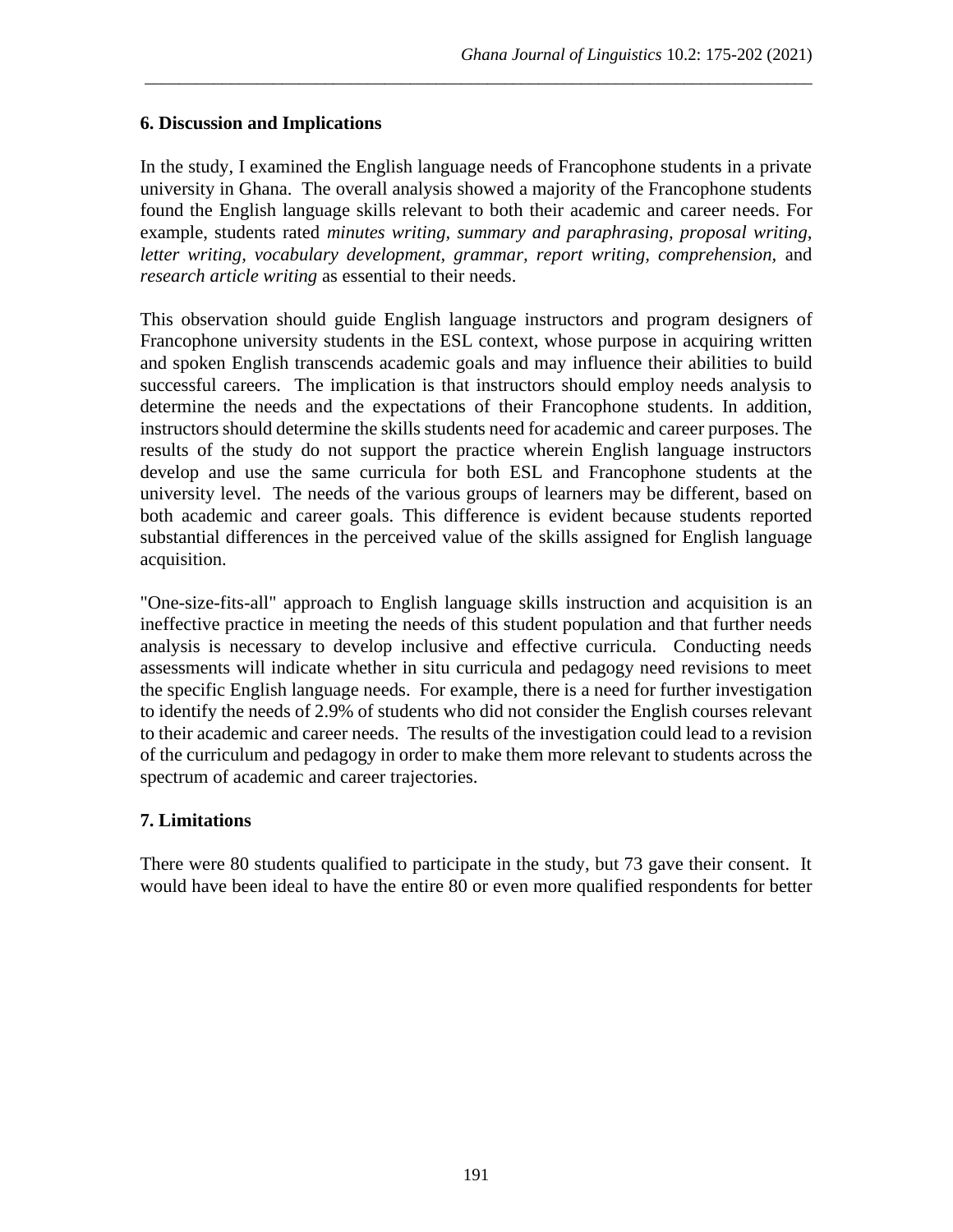representation and generalisation. Also, the original goal was to interview 20 students, but only half of this number of participants was available. However, these limitations do not underestimate the relevance and the trustworthiness of the study. A further study which would include other aspects of descriptive statistics such as standard deviation, mean, effect sizes, and so on, is recommended.

\_\_\_\_\_\_\_\_\_\_\_\_\_\_\_\_\_\_\_\_\_\_\_\_\_\_\_\_\_\_\_\_\_\_\_\_\_\_\_\_\_\_\_\_\_\_\_\_\_\_\_\_\_\_\_\_\_\_\_\_\_\_\_\_\_\_\_\_\_\_\_\_\_\_\_\_\_\_

## **8. Conclusion**

While this is only one relatively small study, the number of Francophone countries represented by the study population bears significance as a representation of the varied needs of Francophone undergraduate students in English as a second language context. The differences in the perceived effectiveness of English language instruction warrant a thorough examination of the relevance of English courses to the needs of the Francophone students. This examination is particularly critical, as it addresses the needs of an oftenunseen minority population at the universities in Ghana, the Francophone students learning English as a foreign language. Regardless of the ratio, these Francophone students are essential in the academic landscape of Ghanaian universities, mainly because all the countries which share boundaries with Ghana are French-speaking countries (Chachu, 2016) and because the population of Francophone students at Ghanaian universities is increasing.

It is worth noting that educators sometimes underestimate learners' ability to make informed decisions about their learning needs. This study illuminates students' perceptions of what constitutes useful content knowledge and pedagogical approaches to written and spoken English language acquisition. Francophone students were able to identify their academic and career language needs and offered an unvarnished report of the effectiveness of existing pedagogical approaches. Conducting a needs analysis is, therefore, crucial in language education because each language learner learns a language for a specific purpose. The identification of the purpose is imperative for successful curriculum design and language learning. There is a need for further research about the English courses designed for Francophone students in other universities in Ghana in order to ensure that such courses are essential and of value to students.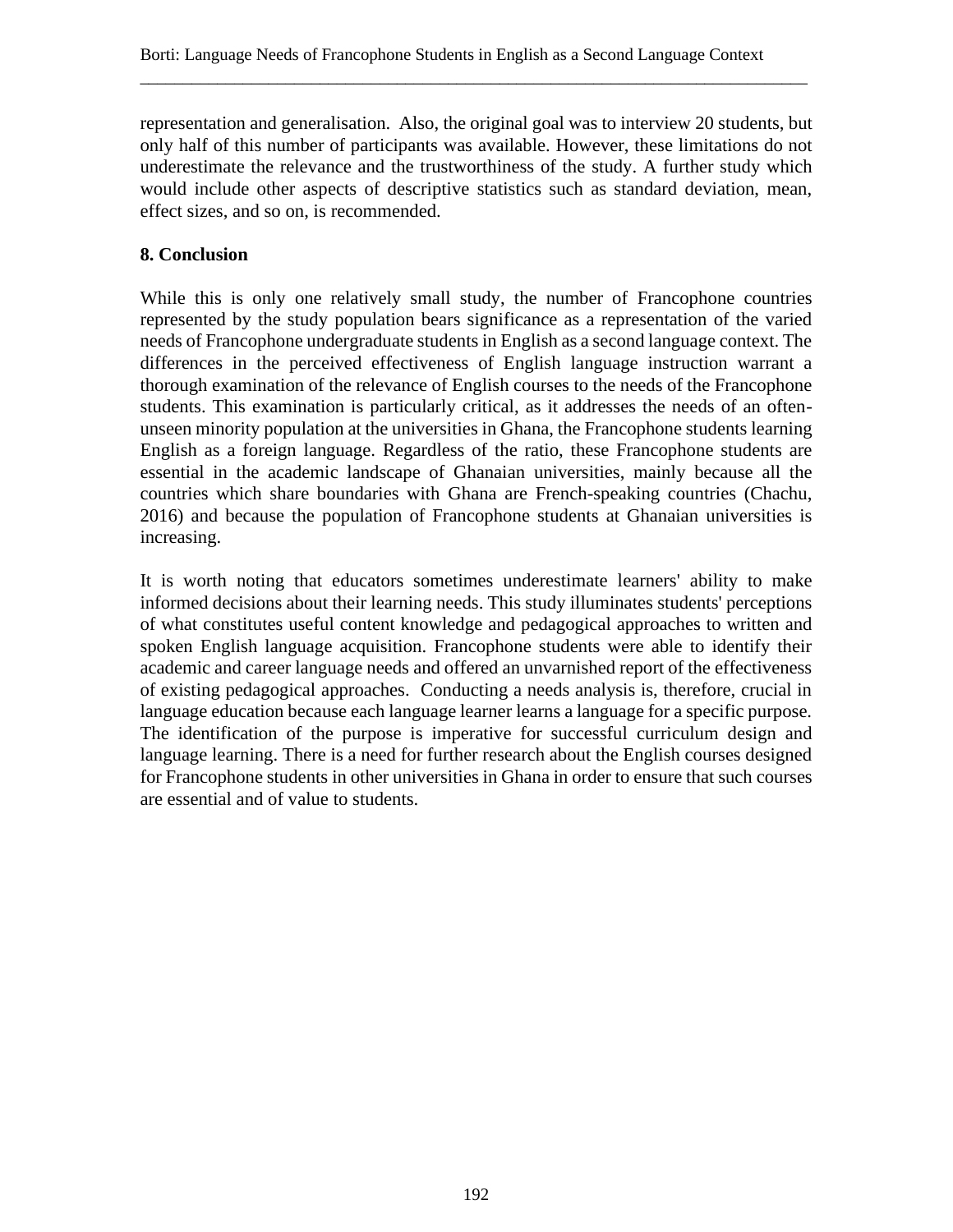#### **References**

Ababio, B. T. 2009. Identifying students' background and needs for effective teaching at the University of Cape Coast. Drumspeak: *International Journal of Research in the Humanities*, *2*, 1-27.

- Adika, S. K. & Borti, A. 2014. Range and frequency of conjunctive adjuncts in Ghanaian university students' writing in English. In G.S.K. Adika & C.C. Asante (Eds.), *Multilingualism, Language in Education and Academic Literacy: Applied Linguistics Research in the Language Centre* (pp. 98–118). Accra: Sub-Saharan Publishers.
- Afful, B. 2007. Academic literacy and communicative skills in the Ghanaian university: a proposal. *Nebula*, *4*, 141-159.
- Agbedor, P. 1994. Language planning for national development: The case of Ghana (Unpublished doctoral dissertation). University of Victoria, Canada.
- August, D., Shanahan, T., & Escamilla, K. 2009. English language learners: Developing literacy in second-language learners – Report of the National Literacy Panel on Language-Minority Children and Youth. *Journal of Literacy Research*, *4*, 432-452.
- Bassa, L. 2017. French Speaking Students' Challenges in Academic Literacy at International University of Grand-Bassam, Cote d'Ivoire (Unpublished doctoral dissertation). Walden University, USA.
- British Council 2013. The English effect: The impact of English, what it's worth to the UK and why it matters to the world. Retrieved fromhttps://www.britishcouncil.org/organisation/policy-insight-research
- Brown, J. D. 1995. The elements of language curriculum: A systematic approach to program development. Boston: Heinle & Heinle.
- Brown, J. D. 2009. Foreign and second language needs analysis. In M. H. Long & C. J. Doughty (Eds.), *The handbook of language teaching* (pp. 293- 293). Malden, MA: Wiley-Blackwell.
- Chachu, S. 2016. "I am speaking French but I am thinking in English": An analysis of errors by students of the French language at the University of Ghana. *Ghana Journal of Linguistics*, *5*(1), 37-54.
- Chostelidou, D. 2010. A needs analysis approach to ESP syllabus design in Greek tertiary education: A descriptive account of students' needs. *Procedia-Social and Behavioral Sciences*, *2*, 4507-4512.
- Gborsong, P.A., Afful, J.B. A., Coker, W., Akoto, O. Y., Tsumasi, R., & Baiden, A. 2015. A needs analysis of undergraduate students of communicative skills: The case of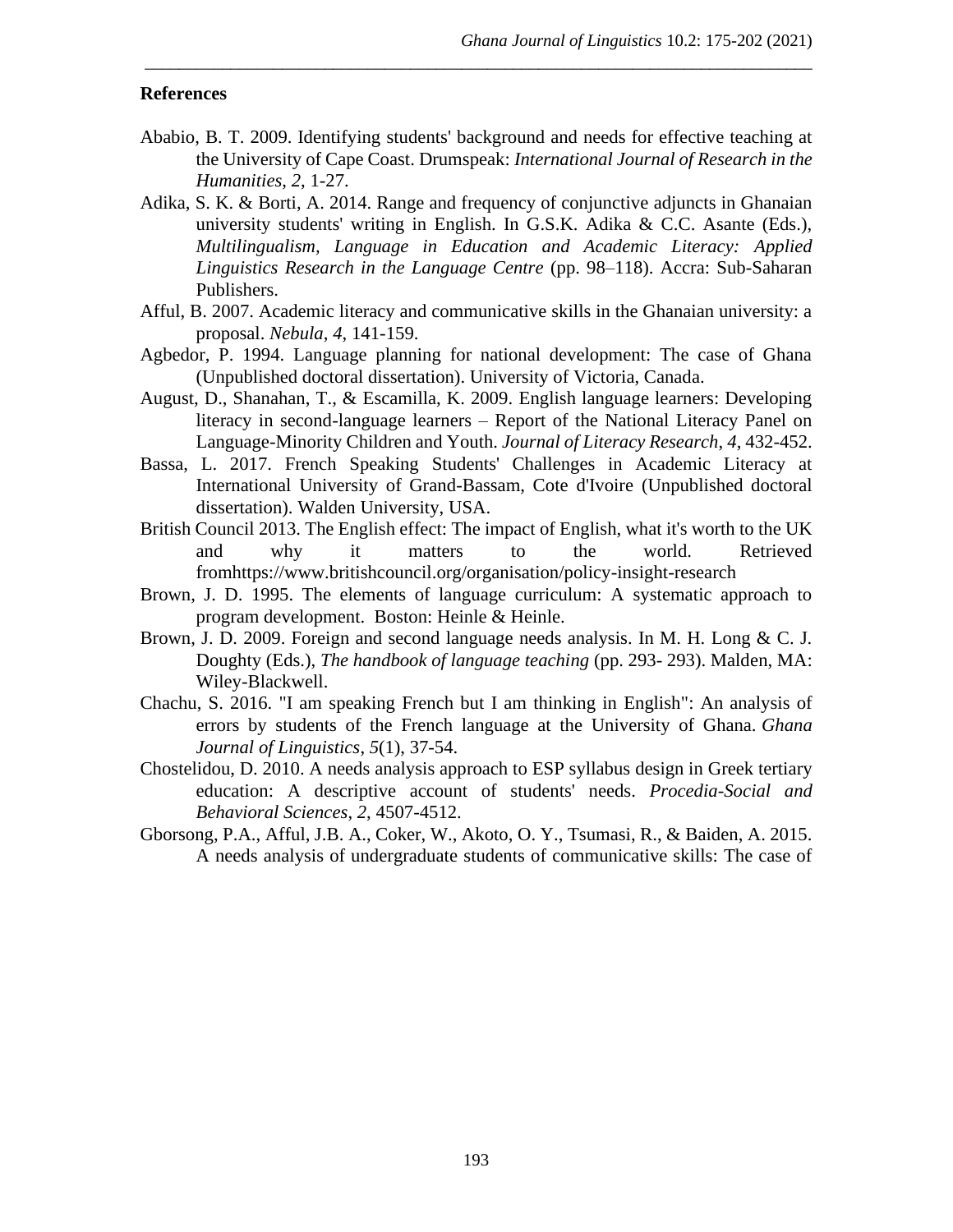tertiary institutions in Ghana. *Open Journal of Modern Linguistics*, *5*, 413-424. doi:10.4236/ojml.2015.55037

Hashim, A., Chee Leong, Y. E. E., & TraPich, P. 2014. English in higher education in Cambodia. *World Englishes*, *33*, 498-511.

- Holme, R., & Chalauisaeng, B. 2006. The learner as needs analyst: The use of participatory appraisal in the EAP reading classroom. *English for Specific Purposes*, *25*, 403- 419.
- Iwai, T., Kondo, K., Lim, D.S.J., Ray, G.E., Shimizu, H., & Brown, J.D. 1999. Japanese language needs assessment 1998-1999.NFLRC NetWork #13, Honolulu: University of Hawai'i, Second Language Teaching & Curriculum Center. Retrieved from http://www.nflrc.hawaii.edu/NetWorks/NW13
- Keleve, M. P. 1995. Needs analysis for learners of English in Ghana in relation to language goals and communicative goals. ITL. *Institutvoor Toegepaste Linguistik*, *109*, 124- 144.
- Kioko, A. N. 2009. A case for teaching English as a service subject at universities in Kenya. *Journal of Language, Technology & Entrepreneurship in Africa*, *1*, 99 -111.
- Kirkgoz, Y. 2009. Students' and lecturers' perceptions of the effectiveness of foreign language instruction in an English-medium university in Turkey. *Teaching in Higher Education*, *14*, 81-93.
- Lambert, C. 2010. A task-based needs analysis: Putting principles into practice. *Language Teaching Research*, *14*, 99-112.
- Lee, E., & Norton, B. 2009. The English language, multilingualism, and the politics of location. *International Journal of Bilingual Education and Bilingualism*, *12*, 277- 290. doi: 10.1080/13670050802153285
- Lomotey, B. A. 2020. A Conversational Analysis of Language Practices in the FL Classroom: Data from a Ghanaian University Context. *Linguistics Journal*, *14*(1).
- Matsuda, P. K., Saenkhum, T., & Accardi, S. 2013. Writing teachers' perceptions of the presence and needs of second language writers: An institutional case study. *Journal of Second Language Writing*, *22*, 68–86.
- Merriam, S. B. 1998. *Qualitative Research and Case Study Applications in Education. Revised and Expanded from" Case Study Research in Education."*. Jossey-Bass Publishers, 350 Sansome St, San Francisco, CA 94104.
- Oliver, R., Grote, E., Rochecouste, J., & Exell, M. 2013. A task-based needs analysis for Australian Aboriginal students: Going beyond the target situation to address cultural issues. *International Journal of Training Research*, *11*, 246-259.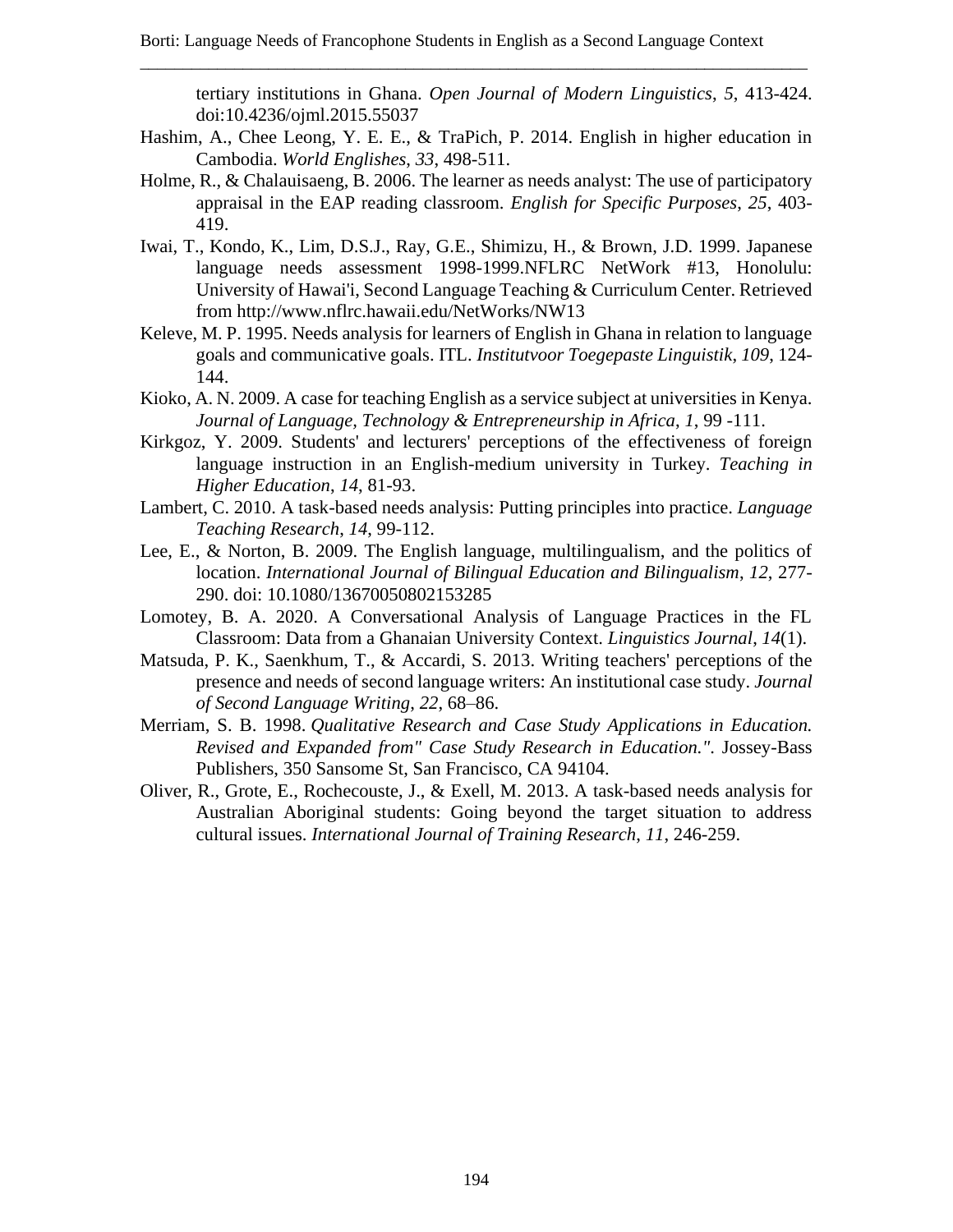Owu-Ewie, C. 2006. April. The language policy of education in Ghana: A critical look at the English-only language policy of education. In Selected Proceedings of the 35th Annual Conference on African Linguistics, Vol. # 1298, 76-85.

- Park, M., & Slater, T. 2014. A typology of tasks for mobile-assisted language learning: Recommendations from a small-scale needs analysis. *TESL Canada Journal/Revue TESL Du Canada*, *31*, 93-115.
- Rahman, M. M. 2011. English language teaching (ELT) in Saudi Arabia: A study of learners' needs analysis with special reference to community college, Najran University. *Language in India*, *11*, 367-461.
- Safford, K., & Costley, T. 2008. 'I didn't speak for the first year': Silence, self-study and student stories of English language learning in mainstream education*. International Journal of Innovation in Language Learning and Teaching*, *2*, 136-151.
- Sarid, M., Peled, Y., & Vaknin-Nusbaum, V. 2021. The relationship between second language college students' perceptions of online feedback on draft-writing and academic procrastination. *Reading and Writing*, 1-25.
- Sibomana, E. 2014. The acquisition of English as a second language in Rwanda: Challenges and promises. *Rwandan Journal of Education*, *2*, 19-30.
- Stake, R. E. 1995. *The art of case study research*. Thousand Oaks: Sage.
- Suryasa, W., Prayoga, I. G. P. A., & Werdistira, I. 2017. An analysis of students motivation toward English learning as second language among students in Pritchard English academy (PEACE). *International journal of social sciences and humanities*, *1*(2), 43-50.
- Tabiri, M. O., & Budu, G. 2017. Difficulties francophone learners go through in Ghana: The case of Ghana Technology University College. *International Research in Education*, *5*(1), 72-85.
- Wagaba, W. 2015. Foreign language teaching and learning: Challenges and opportunities at Makerere University. *Stellenbosch Papers in Linguistics Plus*, *40*, 95-109.
- West, R. 1994. Needs analysis in language teaching. *Language Teaching*, *27*, 1–19.
- Yu, Y., & Wang, B. 2009. A study of language learning strategy uses in the context of EFL curriculum and pedagogy reform in China. *Asia Pacific Journal of Education*, *29*, 457-468. doi: 10.1080/02188790903309041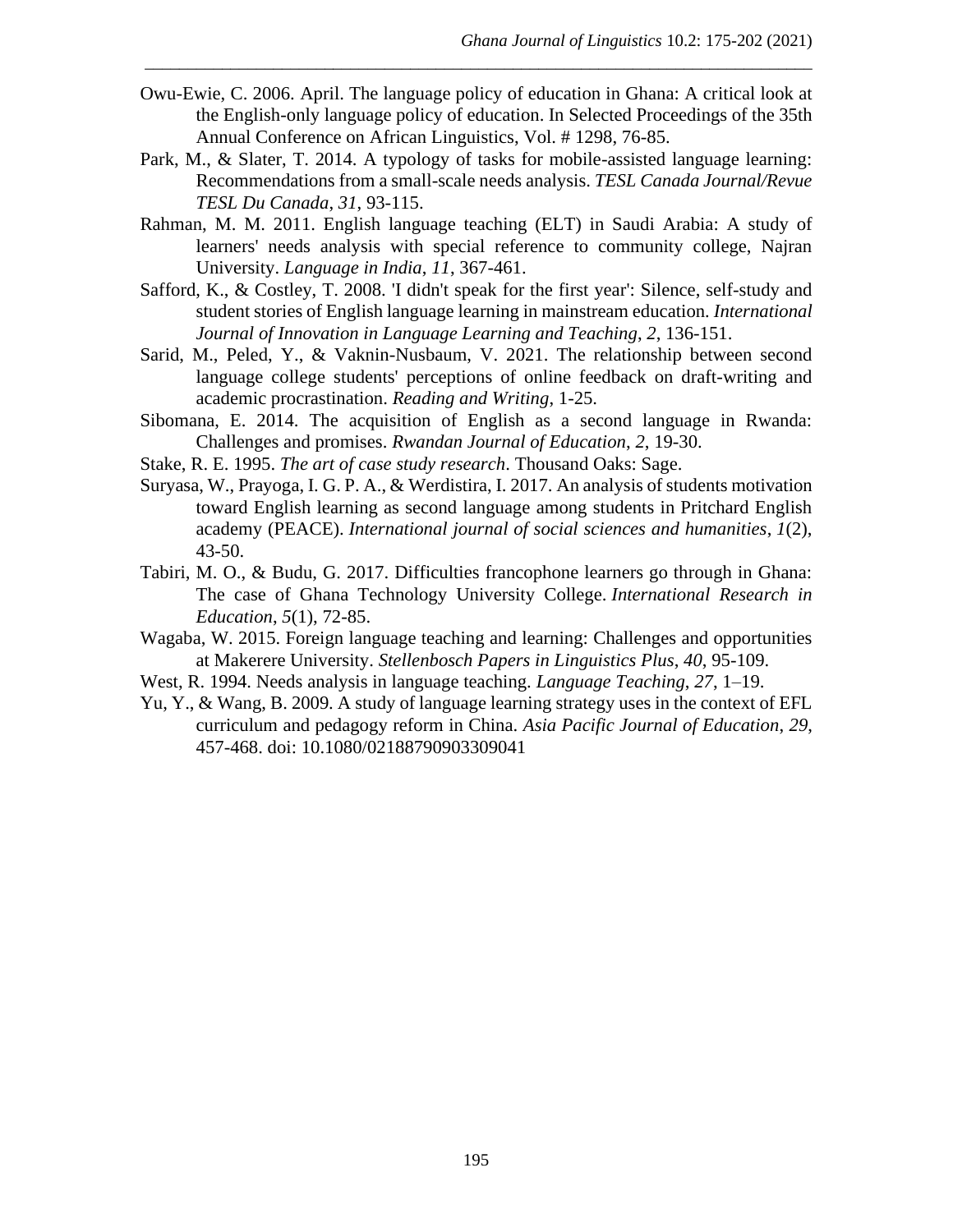# **APPENDIX A<sup>1</sup>**

#### **Francophone Students' English Language Needs Analysis Questionnaire**

#### **Preamble**

The purpose of the present study is to investigate how relevant the English courses are in meeting the needs of Francophone students at this private university in Ghana. I am investigating the relevance of the English language courses as perceived by the Francophone undergraduate students in relation to their academic and career needs. Regarding the rationale, it is essential to examine the students' language needs because students who have limited understanding of the English language and low competency in English are likely to have difficulty in their academic work at the university, which may consequently limit their career experiences and success in English-speaking countries. I guarantee confidentiality and anonymity, and your information is only for the planned purpose. The survey is voluntary, and it should reflect your thoughts. Please note that your candid, honest responses are much more helpful than purely favourable answers.

**Section A.** Francophone Students' Demographic Information

- 1. What is your gender?
- 2. Please, state your age.
- 3. Please, indicate your nationality
- 4. Have you decided on your future career?
- 5. Which career or profession do you want to pursue in the future?
- 6. Please, state your current level (e.g., second year, first semester)

<sup>&</sup>lt;sup>1</sup> This questionnaire may not be used without explicit permission from the author.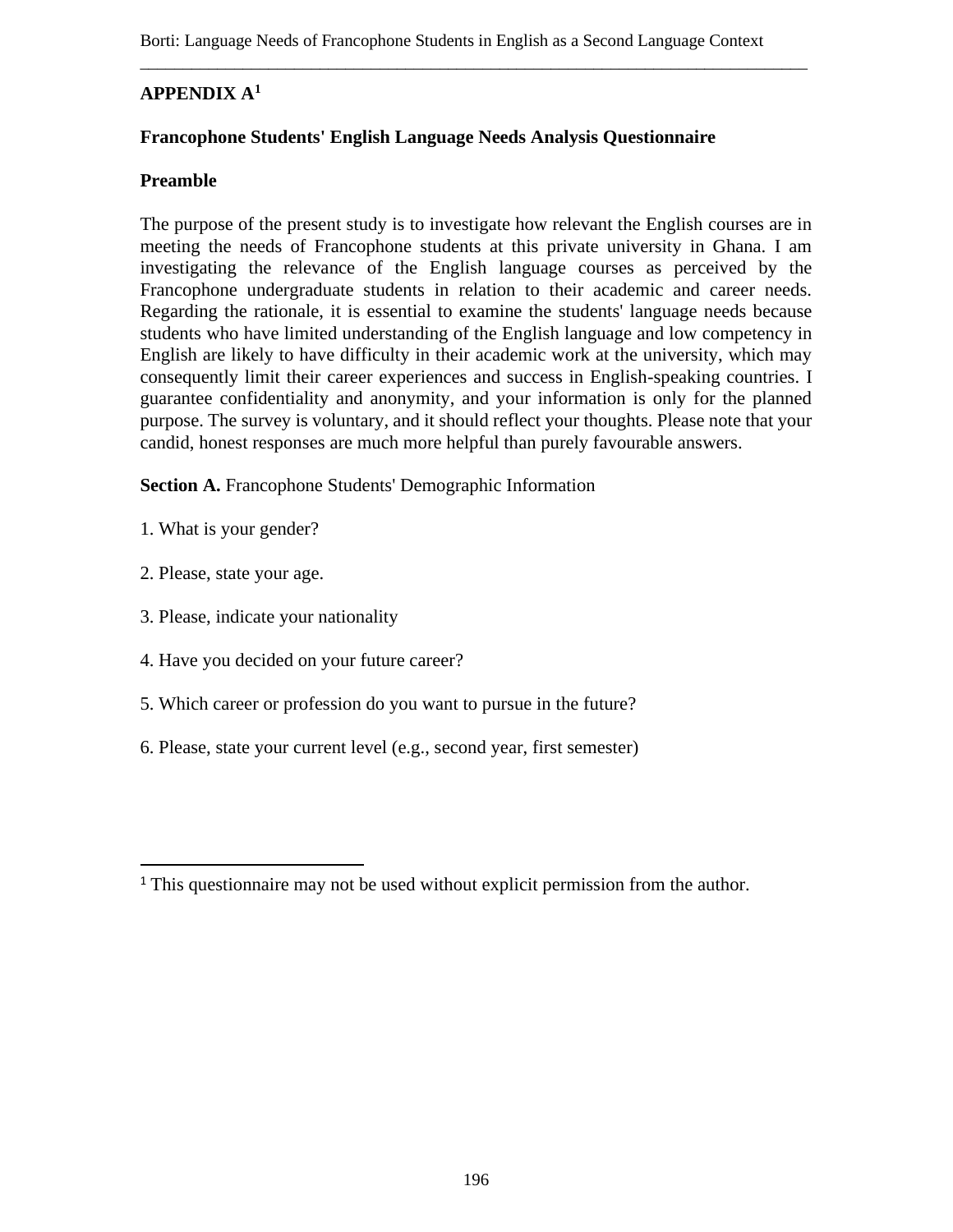*Ghana Journal of Linguistics* 10.2: 175-202 (2021)

**Section B.** Rank the following statements according to the level of relevance of the language skills to your academic needs (i.e., 1 is not relevant; 2, not very relevant; 3, fairly relevant; 4, relevant).

\_\_\_\_\_\_\_\_\_\_\_\_\_\_\_\_\_\_\_\_\_\_\_\_\_\_\_\_\_\_\_\_\_\_\_\_\_\_\_\_\_\_\_\_\_\_\_\_\_\_\_\_\_\_\_\_\_\_\_\_\_\_\_\_\_\_\_\_\_\_\_\_\_\_\_\_\_\_

1. How would you rank the relevance of grammar to your academic needs? A. 1 B. 2 C. 3 D. 4 2. How would you rank the relevance of comprehension to your academic needs? A. 1 B. 2 C. 3 D. 4 3. How would you rank the relevance of reading to your academic needs? A. 1 B. 2 C. 3 D. 4 4. How would you rank the relevance of vocabulary development to your academic needs? A. 1 B. 2 C. 3 D. 4 5. How would you rank the relevance of listening to your academic needs? A. 1 B. 2 C. 3 D. 4 6. How would you rank the relevance of speech writing and delivery to your academic needs? A. 1 B. 2 C. 3 D. 4 7. How would you rank the relevance of essay writing to your academic needs? A. 1 B. 2 C. 3 D. 4 8. How would you rank the relevance of summary and paraphrasing to your academic needs?

A. 1 B. 2 C. 3 D. 4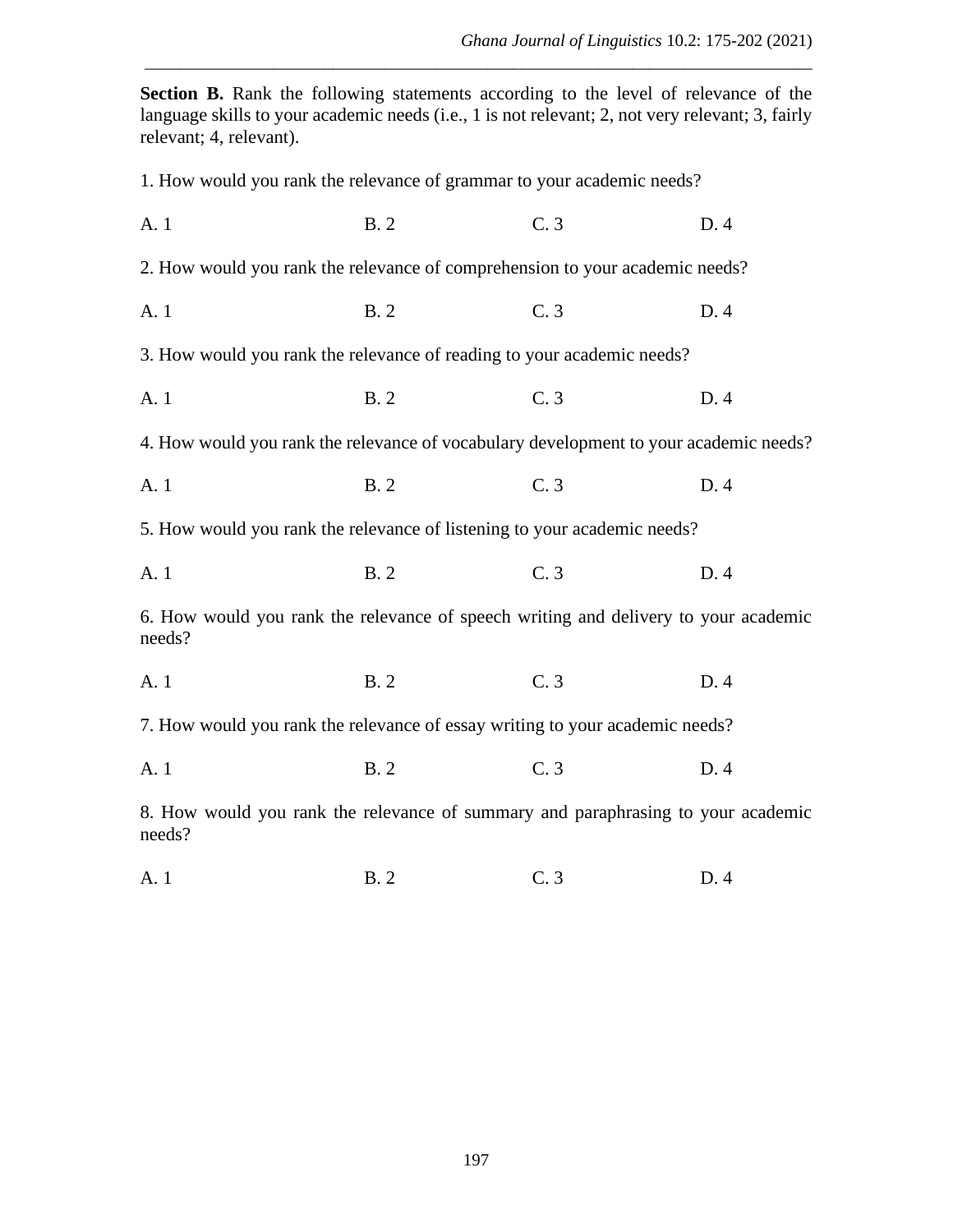| 9. How would you rank the relevance of report writing to your academic needs?            |            |     |      |
|------------------------------------------------------------------------------------------|------------|-----|------|
| A. 1                                                                                     | <b>B.2</b> | C.3 | D. 4 |
| 10. How would you rank the relevance of letter writing to your academic needs?           |            |     |      |
| A. 1                                                                                     | <b>B.2</b> | C.3 | D. 4 |
| 11. How would you rank the relevance of memorandum writing to your academic needs?       |            |     |      |
| A. 1                                                                                     | <b>B.2</b> | C.3 | D.4  |
| 12. How would you rank the relevance of research article writing to your academic needs? |            |     |      |
| A. 1                                                                                     | <b>B.2</b> | C.3 | D. 4 |
| 13. How would you rank the relevance of minutes writing to your academic needs?          |            |     |      |
| A. 1                                                                                     | <b>B.2</b> | C.3 | D. 4 |
| 14. How would you rank the relevance of proposal writing to your academic needs?         |            |     |      |
| A. 1                                                                                     | <b>B.2</b> | C.3 | D. 4 |
| 15. How would you rank the relevance of outlining to your academic needs?                |            |     |      |
| A. 1                                                                                     | <b>B.2</b> | C.3 | D. 4 |
| 16. How would you rank the relevance of minutes reading to your academic needs?          |            |     |      |
| A. 1                                                                                     | <b>B.2</b> | C.3 | D.4  |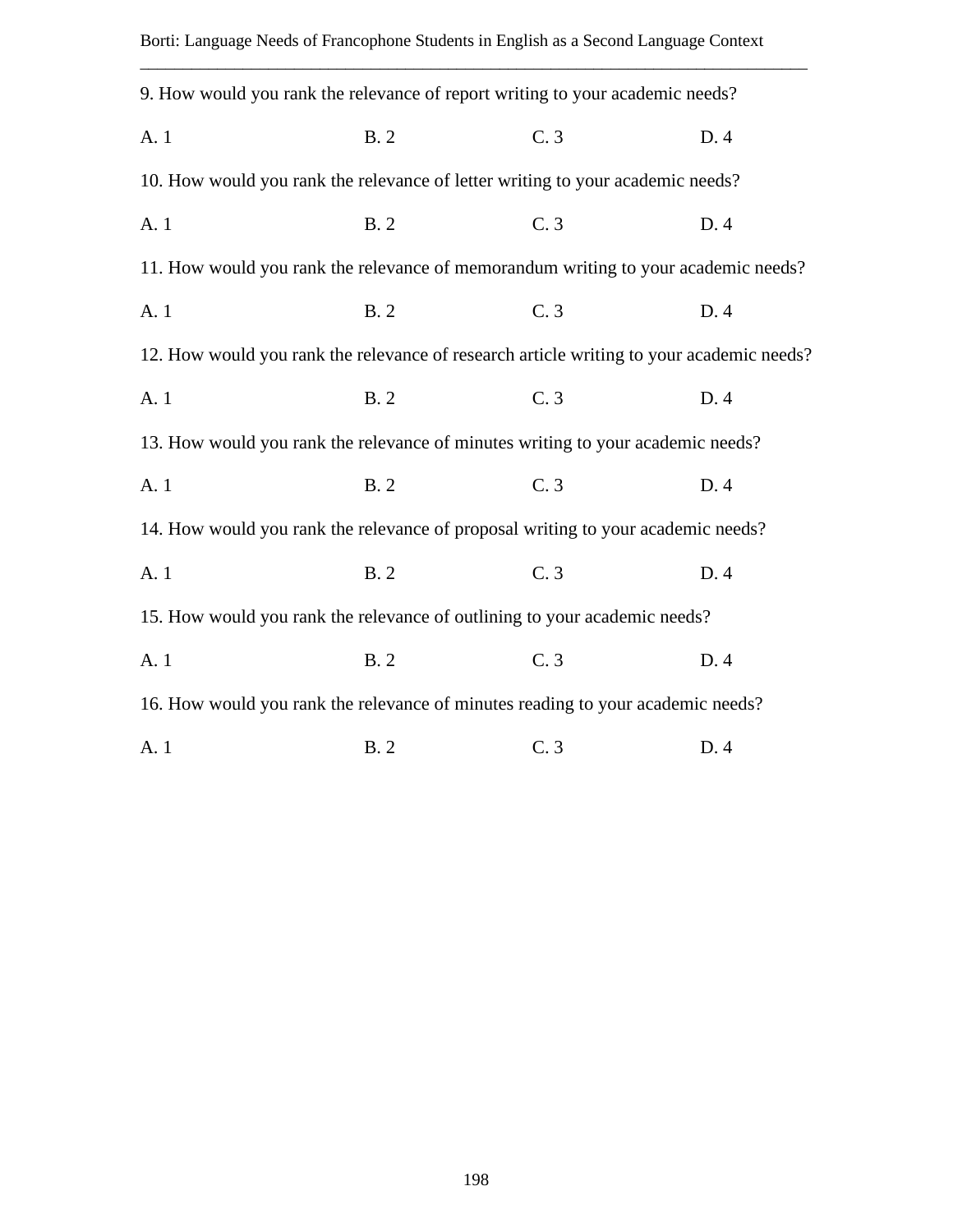*Ghana Journal of Linguistics* 10.2: 175-202 (2021)

Section C. Rank the following statements according to the level of relevance of the language skills to your career needs (i.e., 1 is not relevant; 2, not very relevant; 3, fairly relevant; 4, relevant).

\_\_\_\_\_\_\_\_\_\_\_\_\_\_\_\_\_\_\_\_\_\_\_\_\_\_\_\_\_\_\_\_\_\_\_\_\_\_\_\_\_\_\_\_\_\_\_\_\_\_\_\_\_\_\_\_\_\_\_\_\_\_\_\_\_\_\_\_\_\_\_\_\_\_\_\_\_\_

1. How would you rank the relevance of grammar to your career needs?

| A. 1                                                                                     | <b>B.2</b> | C.3 | D. 4 |
|------------------------------------------------------------------------------------------|------------|-----|------|
| 2. How would you rank the relevance of comprehension to your career needs?               |            |     |      |
| A. 1                                                                                     | <b>B.2</b> | C.3 | D.4  |
| 3. How would you rank the relevance of reading to your career needs?                     |            |     |      |
| A. 1                                                                                     | <b>B.2</b> | C.3 | D. 4 |
| 4. How would you rank the relevance of vocabulary development to your career needs?      |            |     |      |
| A. 1                                                                                     | <b>B.2</b> | C.3 | D. 4 |
| 5. How would you rank the relevance of listening to your career needs?                   |            |     |      |
| A. 1                                                                                     | <b>B.2</b> | C.3 | D.4  |
| 6. How would you rank the relevance of speech writing and delivery to your career needs? |            |     |      |
| A. 1                                                                                     | <b>B.2</b> | C.3 | D. 4 |
| 7. How would you rank the relevance of essay writing to your career needs?               |            |     |      |
| A. 1                                                                                     | <b>B.2</b> | C.3 | D. 4 |
| 8. How would you rank the relevance of summary and paraphrasing to your career needs?    |            |     |      |
| A. 1                                                                                     | <b>B.2</b> | C.3 | D. 4 |
|                                                                                          |            |     |      |

9. How would you rank the relevance of report writing to your career needs?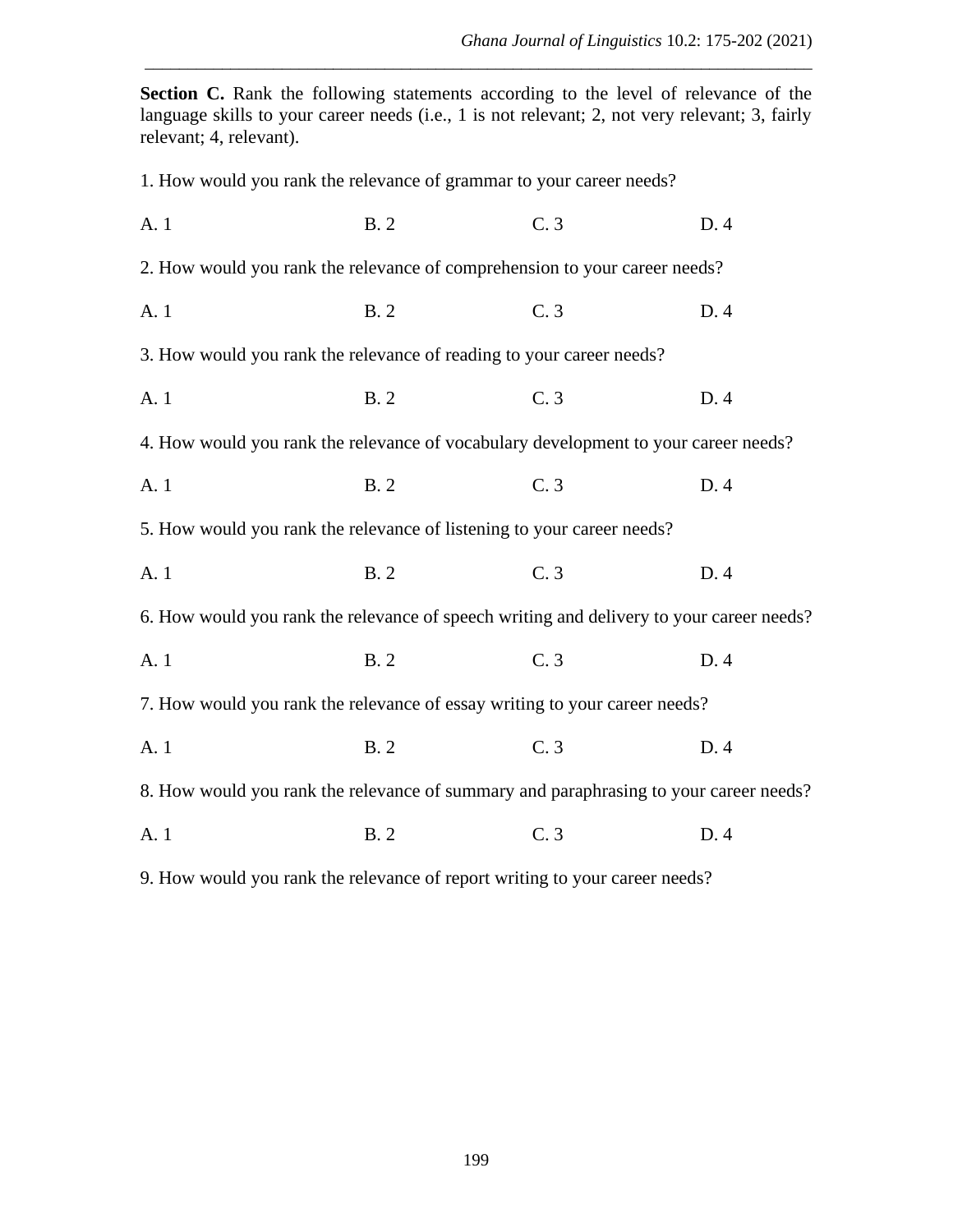| Borti: Language Needs of Francophone Students in English as a Second Language Context  |            |     |      |
|----------------------------------------------------------------------------------------|------------|-----|------|
| A. 1                                                                                   | <b>B.2</b> | C.3 | D. 4 |
| 10. How would you rank the relevance of letter writing to your career needs?           |            |     |      |
| A. 1                                                                                   | <b>B.2</b> | C.3 | D. 4 |
| 11. How would you rank the relevance of memorandum writing to your career needs?       |            |     |      |
| A. 1                                                                                   | <b>B.2</b> | C.3 | D. 4 |
| 12. How would you rank the relevance of research article writing to your career needs? |            |     |      |
| A. 1                                                                                   | <b>B.2</b> | C.3 | D.4  |
| 13. How would you rank the relevance of minutes writing to your career needs?          |            |     |      |
| A. 1                                                                                   | <b>B.2</b> | C.3 | D. 4 |
| 14. How would you rank the relevance of proposal writing to your career needs?         |            |     |      |
| A. 1                                                                                   | <b>B.2</b> | C.3 | D.4  |
| 15. How would you rank the relevance of outlining to your career needs?                |            |     |      |
| A. 1                                                                                   | <b>B.2</b> | C.3 | D. 4 |
| 16. How would you rank the relevance of minutes reading to your career needs?          |            |     |      |
| A. 1                                                                                   | <b>B.2</b> | C.3 | D. 4 |

Section D. Rank the following statements according to the level of relevance of the entire spectrum of the English courses to your academic and career needs (i.e., 1 is not relevant; 2, not very relevant; 3, fairly relevant; 4, relevant).

1. How would you rank the relevance of the entire English courses to your career needs?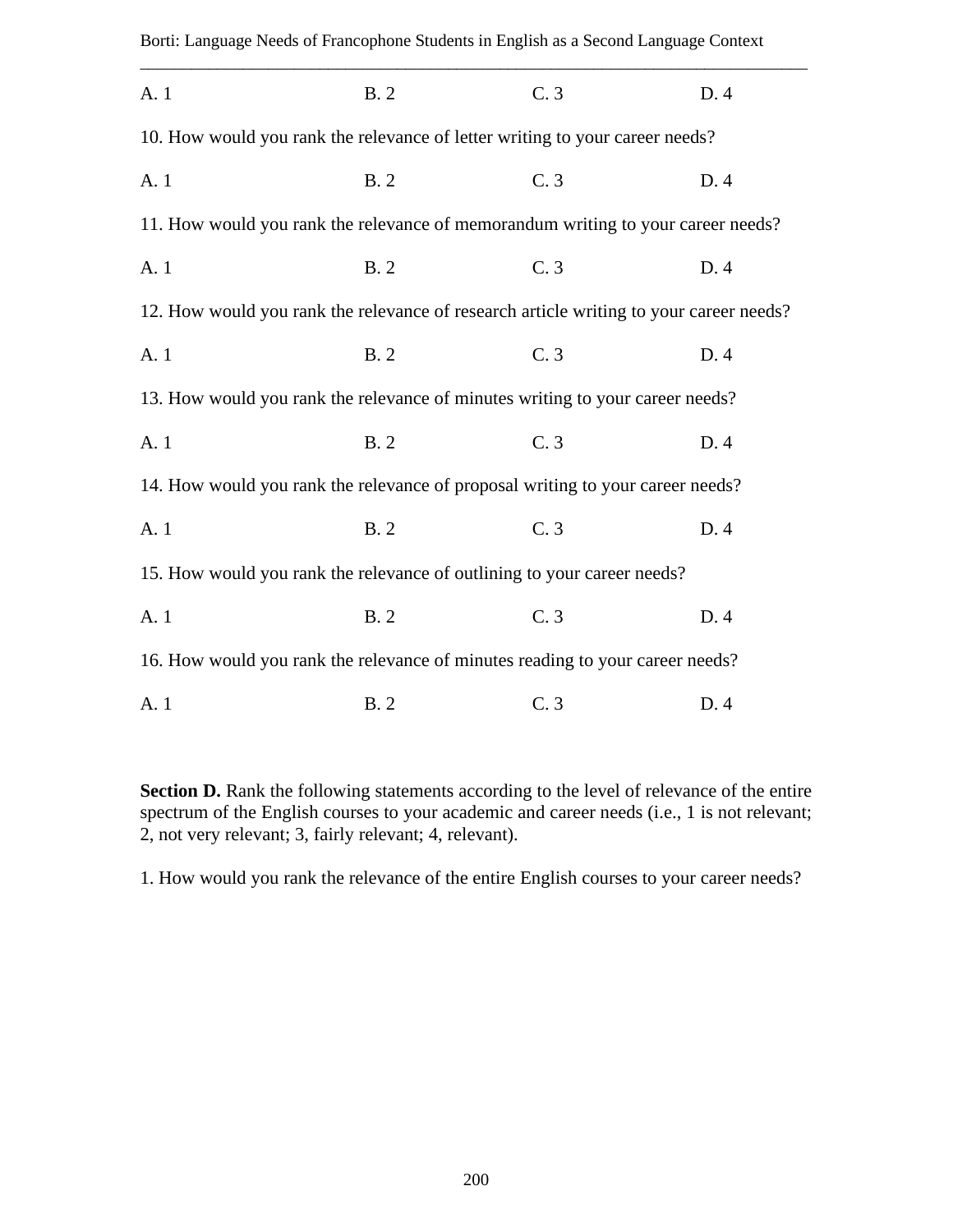| A. 1 | <b>B.2</b> | C.3 | D. 4 |
|------|------------|-----|------|
|      |            |     |      |

2. How would you rank the relevance of the entire English courses to your academic needs?

\_\_\_\_\_\_\_\_\_\_\_\_\_\_\_\_\_\_\_\_\_\_\_\_\_\_\_\_\_\_\_\_\_\_\_\_\_\_\_\_\_\_\_\_\_\_\_\_\_\_\_\_\_\_\_\_\_\_\_\_\_\_\_\_\_\_\_\_\_\_\_\_\_\_\_\_\_\_

|  | A. 1 | B.2 | $\cap$ $\cap$<br>C.3 | D.4 |
|--|------|-----|----------------------|-----|
|--|------|-----|----------------------|-----|

Thank you for taking the time to respond to these questions